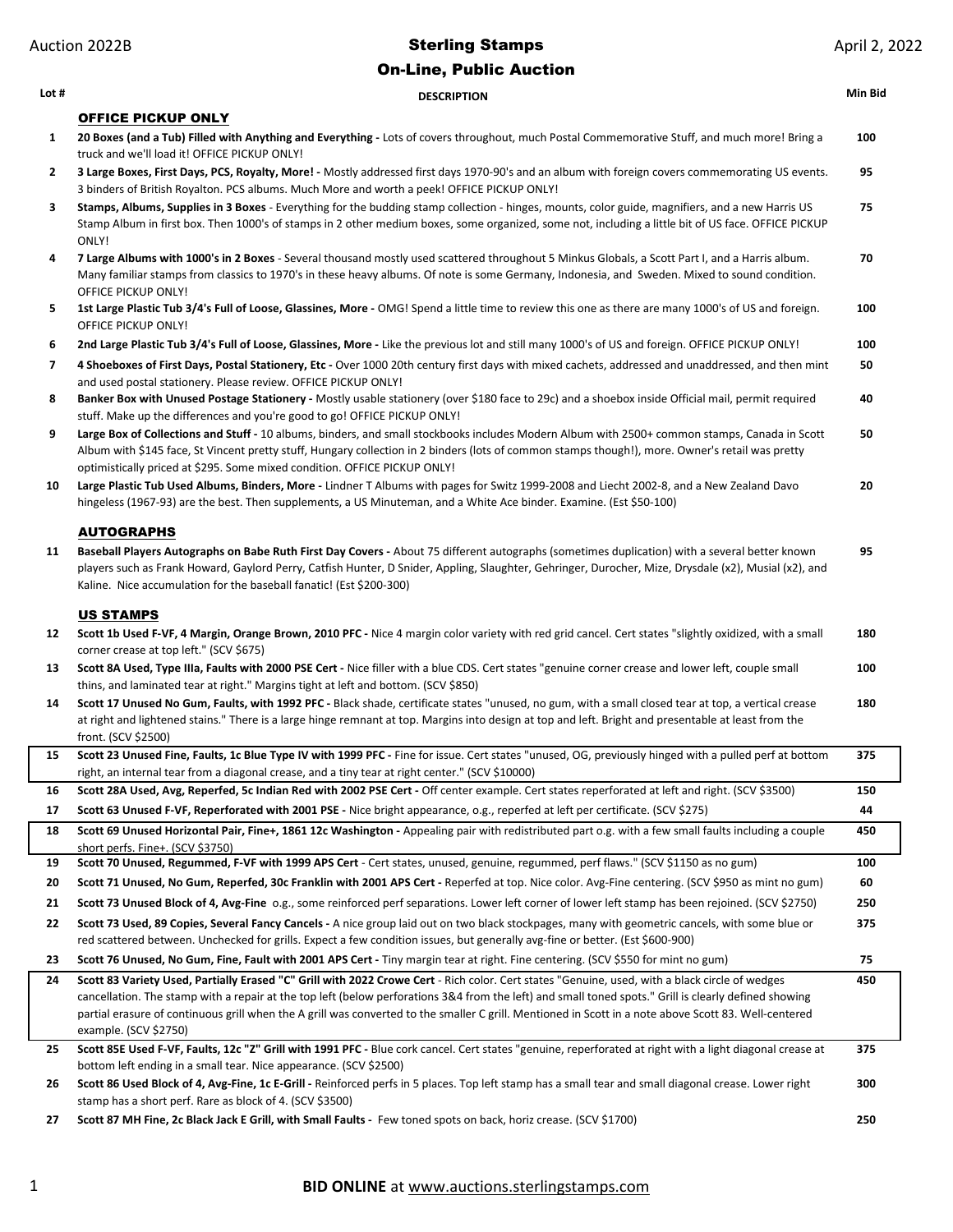### On-Line, Public Auction

| 28 | Scott 88 Unused, No Gum, Small Faults - Nicely centered. Upper left corner crease, rough perfs. (SCV \$350 as MNG)                                                                                                                                                                                                                                                                                                           | 44  |
|----|------------------------------------------------------------------------------------------------------------------------------------------------------------------------------------------------------------------------------------------------------------------------------------------------------------------------------------------------------------------------------------------------------------------------------|-----|
| 29 | Scott 89 Unused, No Gum, 10c E Grill with 2003 PSE Cert - Decent centering for issue, cert states "genuine, unused, no gum, with light diagonal<br>crease, and nibbed perf at top." (SCV \$2000 as no gum)                                                                                                                                                                                                                   | 170 |
| 30 | Scott 89 Used F-VF, Fault with 2000 PSE Cert - Nice wide stamp, close at top. Small tear in right margin. (SCV \$350)                                                                                                                                                                                                                                                                                                        | 40  |
| 31 | Scott 90 MNG, Fine, 12c E-Grill with 1992 PFC - Cert states there is "a small toned spot at top center." Nice bright stamp. (SCV \$1900 as no gum)                                                                                                                                                                                                                                                                           | 375 |
| 32 | Scott 90 MNG, Avg, Fault 12c E-Grill with 2001 PSE Cert - Bright stamp, perfs into design at right. Tiny margin faults at lower right. (SCV \$1900 as no<br>gum)                                                                                                                                                                                                                                                             | 110 |
| 33 | Scott 90 Used Block of 4, Avg, 12c E-Grill - Right vertical pair has a light vertical crease. Lower right stamp with small tear. Rare as block of 4. (SCV<br>\$2850)                                                                                                                                                                                                                                                         | 300 |
| 34 | Scott 94 Unused F-VF Block of 45, 3c "F" Grill with 2022 Crowe Cert - Lovely block without gum. Cert states that there is a small inking smudge on<br>the lower left at the lower left. (SCV \$600 as mint no gum)                                                                                                                                                                                                           | 120 |
| 35 | Scott 94 Used F-VF Block of 4, F-Grill 3c Washington - Tiny flaws include some toning and a few sealed perf separations. Nice multiple. (SCV \$180)                                                                                                                                                                                                                                                                          | 40  |
| 36 | Scott 94 Used, 8 Different Grill Varieties - Eight used stamps with a wide range of grill varieties, including double, double with one split, triple with<br>one split, end roller grill, butterfly grill caused by foldover, one with points up, some faults. Fine appearing group and an outstanding representation<br>of the different grill varieties, four with certificates or copies of certificates. (Est \$500-750) | 250 |
| 37 | Scott 98 MNG, VF Centered, with Faults, 1999 PSE Cert - 15c Lincoln F-Grill. Cert states "genuine unused, no gum, reperforated at bottom and small<br>horizontal crease at upper left." Very nice appearance. (SCV \$1600 as no gum)                                                                                                                                                                                         | 190 |
| 38 | Scott 99 MH Fine, 24c F-Grill with 1984 PFC - Cert states "genuine with part o.g." Actually seems like a very small part o.g. and possibly regummed.<br>Clearly defined grill, fine centering. (SCV \$3250 as MNG)                                                                                                                                                                                                           | 500 |
| 39 | Scott 99 Used F-VF, 24c F-Grill, Masonic Cancel with 1983 PFC - Nice Masonic cancel on well-centered stamp. Cert states "genuine with a thin spot."<br>(SCV \$1500)                                                                                                                                                                                                                                                          | 190 |
| 40 | Scott 100 Used, F-VF, 30c F-Grill with 1989 PFC - Red cancel. Cert states "genuine with a small corner crease at top right." Very nicely centered!<br>(SCV \$1000)                                                                                                                                                                                                                                                           | 150 |
| 41 | Scott 101 Used F-VF, 90c F-Grill - Lovely stamp with fancy cancel. Appears reperfed and there is a thin. (SCV \$2500)                                                                                                                                                                                                                                                                                                        | 350 |
| 42 | Scott 101 Used F-VF, Reperfed 90c F-Grill - Pretty stamp but reperfed. (SCV \$2500)                                                                                                                                                                                                                                                                                                                                          | 250 |
| 43 | Scott 130 MH, F-VF, 24c Re-Issue (1875) with 2022 Crowe Cert - Part redistributed o.g. Decent centering for issue. (SCV \$2000)                                                                                                                                                                                                                                                                                              | 375 |
| 44 | Scott 162, 166 Unused, Faults With Certificates - 30c with 2004 PSE cert stating "unused no gum, with a corner perf crease at the bottom left and<br>slightly toned," and 90c with 1997 PF Cert stating "regummed over a light horiz crease." Both avg-fine centered. (SCV \$1475 as no gum)                                                                                                                                 | 150 |
| 45 | Scott 226 MNH Fine, 10c Webster with 2001 PSE Cert - states " unused, o.g., Never Hinged, with natural gum wrinkles at bottom." Fine centering.<br>(SCV \$475)                                                                                                                                                                                                                                                               | 60  |
| 46 | Scott 246 Plate #17 Strip/3 with BEP Imprint, 4 Different Positions, MLH - mixed centering. Few reinforced perfs affecting two multiples. (SCV<br>\$540)                                                                                                                                                                                                                                                                     | 95  |
| 47 | Scott 262 Unused, F-VF, Disturbed OG, \$2 Madison w/ 2022 Crowe Cert - Nice appearance, cert states "genuine unused, with disturbed original<br>gum." F-VF. (SCV \$2750)                                                                                                                                                                                                                                                     | 650 |
| 48 | Scott 264 Plate# Strip/3 with BEP Imprint, 5 Different Plate Numbers, MNH/MLH - 3 strips are MNH. Centering fine or better. One strip has<br>reinforced perfs. (SCV \$247)                                                                                                                                                                                                                                                   | 48  |
| 49 | Scott 279 Plate Strip/3 with BEP Imprint, 15 Different Plate Numbers, All MNH - Wonderful group! All fine or better. (SCV \$1275)                                                                                                                                                                                                                                                                                            | 290 |
| 50 | Scott 304 MH Block/4 with Plate Number, Fine - Plt #4194. Fine, few perf separations. (SCV \$250 as MH block of 4)                                                                                                                                                                                                                                                                                                           | 44  |
| 51 | Scott 327 Mint, Qty 19, Avg to F-VF, 10c Louisiana Purchase - A group of 25 includes some strips, most appear MNH, but all have some very minor                                                                                                                                                                                                                                                                              | 250 |
| 52 | gum glazing. Several with perf faults and centering varies. (SCV \$2375 as MH)<br>Scott 329 MNH Plate # Block of 6 with Imprint, Avg-Fine - A bit off-center. Upper left side perfs reattached. (SCV \$950)                                                                                                                                                                                                                  | 100 |
| 53 | Scott 341 Fine and Regummed, 50c Washington - DLWM with fine centering, and a tiny inclusion. (SCV \$275)                                                                                                                                                                                                                                                                                                                    | 32  |
| 54 | Scott 371, 373 MNH XF-Superb Imperfs - Super-large margins for the 1909 imperforate issues. (Est \$150-200)                                                                                                                                                                                                                                                                                                                  | 75  |
| 55 | Scott 408var MNH Corner Block of 4 Kansas City Roulette, Signed - Printer's initials J.S.S. in selvage. Block signed ERW (Elmer R. Waters) and WW                                                                                                                                                                                                                                                                            | 50  |
| 56 | (Wilson D. Wood) on back of LL stamp. F-VF. (SCV \$200)<br>Scott 408var MNH/MLH Corner Block of 4 Kansas City Roulette, With PO Stamp on Back - Upper right margin block, Roulettes wander at upper<br>right, slight toning. Stamped "Kansas City, MO Stamp Div." One stamp MLH, others MNH. Fine. (SCV \$200)                                                                                                               | 44  |
| 57 | Scott 408var MNH Block of 4 (x3) Kansas City Roulette, Signed - Each block signed ERW (Elmer R. Waters) and WW (Wilson D. Wood) on back of LL<br>stamp. F-VF. (SCV \$600)                                                                                                                                                                                                                                                    | 120 |
| 58 | Scott 479-480 Used, F-VF, Perf 10 High Values - Well centered stamps! (SCV \$75)                                                                                                                                                                                                                                                                                                                                             | 28  |
| 59 |                                                                                                                                                                                                                                                                                                                                                                                                                              |     |
|    | Scott 571 MNH/MLH Block/4 with Plate Number, Fine+ - Hinge remnant across top two stamps. Tear in top of LH selvage (not plate number). (SCV<br>\$220)                                                                                                                                                                                                                                                                       | 40  |
| 60 | Scott 591 MH Fine Plate Block, Perf 10, 10c Monroe - Hinge remnant across top two stamps. Fine centering. (SCV \$475 as MH)                                                                                                                                                                                                                                                                                                  | 95  |
| 61 | Scott 617-619 MNH Complete Set of Plate Blocks - Appealing set with VF centering. The low value has a tiny gum skip which does not detract. (SCV<br>\$427)                                                                                                                                                                                                                                                                   | 95  |
| 62 | Scott 619 MNH F-VF Plate Block, 5c Lexington-Concord - Plt #16805. Tiny blemish below plate number, o/w F-VF. (SCV \$275)                                                                                                                                                                                                                                                                                                    | 44  |

# **BID ONLINE** at www.auctions.sterlingstamps.com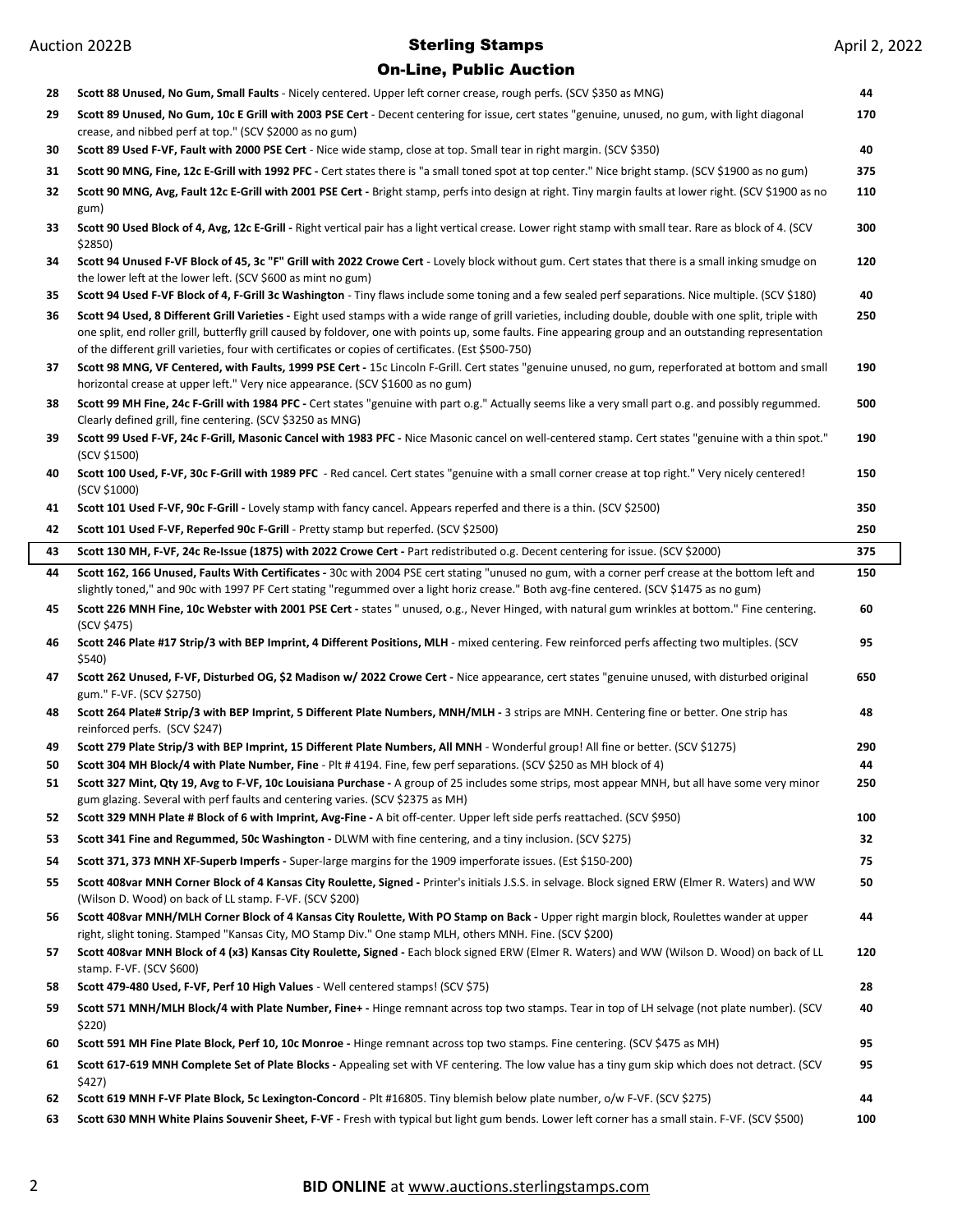| 64       | Scott 630 MLH White Plains Souvenir Sheet, F-VF - LH in selvage, 3 places. Plate #18770 very nicely centered! (SCV \$275)                                                                                                                                                                                                                                   | 75        |
|----------|-------------------------------------------------------------------------------------------------------------------------------------------------------------------------------------------------------------------------------------------------------------------------------------------------------------------------------------------------------------|-----------|
| 65       | Scott 634A MNH Fine, 2c Type II (SCV \$600)                                                                                                                                                                                                                                                                                                                 | 90        |
| 66       | Scott 648 MLH Plate Block, F-VF, 5c Hawaii - Fresh block, plate #18907. Top two stamps lightly hinged. (SCV \$200 as MH)                                                                                                                                                                                                                                    | 34        |
| 67       | Scott 651 George Rogers Clark, 24 Full Sheets of 50 - Fresh group, some with minor perf separations. Variety of plate numbers also. Generally F-VF.<br>(Brookman \$3600)                                                                                                                                                                                    | 600       |
| 68       | Scott 658-679 MH/MNH Kansas-Nebraska Issue Complete - Nice group, with a few better being MNH. Mixed centering, a few with hinge remnants.<br>Few condition issues. (SCV \$481 as MH)                                                                                                                                                                       | 90        |
| 69       | Scott 693-4, 697-9, 701 MH F-VF Plate Blocks - 6 different plate blocks, fresh and lightly hinged across top two stamps. F-VF. (SCV \$315 as MH)                                                                                                                                                                                                            | 65        |
| 70       | Scott 731 Souvenir Sheet, Unused, Qty 30, Faults - 30 sheets, all having a small stain at the bottom center. Otherwise F-VF, no gum as issued. SCV<br>\$600. (Est \$100-150)                                                                                                                                                                                | 60        |
| 71       | Scott 806 Variety, MNH VF, Thin Paper Variety with 2022 Crowe Cert - Unlisted in Scott, cert states o.g. and MNH. The stamp is on a thin semi-<br>transparent paper with a thickness of 0.0032in (0.081mm). Possibly very few exist. (Est \$200-300)                                                                                                        | 100       |
| 72       | Scott 832-834 MNH Plate Blocks with Extras - High values with an extra 832 and 832c plate block, a jumbo 832 single, and an 834 single. All MNH, F-<br>VF. (SCV \$532)                                                                                                                                                                                      | 140       |
| 73       | Scott 832b MNH VF, \$1 Wilson with Wmk USIR, F-VF - Well-centered beauty, but with a tiny spot just ahead of Wilson's profile. (SCV \$200)                                                                                                                                                                                                                  | 32        |
| 74       | Scott 832b Used Pair F-VF, \$1 Wilson with Wmk USIR, F-VF - Clear watermark, some toning. F-VF. (SCV \$130)                                                                                                                                                                                                                                                 | 32        |
| 75       | Scott 842 Variety, MNH Just Fine, Thin Paper Variety with 2022 Crowe Cert - 3c coil perf 10 (small hole) vertically. Listed but unpriced in Scott, cert<br>states o.g. and MNH. The stamp is on a thin semi-transparent paper with a thickness of 0.00365in (0.092mm). Possibly very few exist. (Est \$200-300)                                             | 100       |
| 76       | Scott 909-921 Top Name Strips of 10, and FDC Set - 13 different top margin strips of 10 (hinged in top selvage), a block of 6 with "KORPA" error, and<br>first day covers with matching Artcraft cachets and neatly typed addresses. F-VF. (Est \$40-50)                                                                                                    | 20        |
| 77       | Scott 1053 MNH, F-VF Plate Single, \$5 Hamilton - Upper left single Plt#25367. MNH with some light fingerprints on gum. (SCV \$47.50)                                                                                                                                                                                                                       | 10        |
| 78       | Scott 3138 Bugs Bunny Complete Pane with Die-Cut Missing - VF, NH. (SCV \$130)                                                                                                                                                                                                                                                                              | 34        |
| 79       | Scott 3138 (x4) Bugs Panes with Die-Cut Missing - Qty 4. VF, NH. (SCV \$520)                                                                                                                                                                                                                                                                                | 100       |
| 80       | Scott 3139-3140 Pacific 97 Souvenir Sheets, Qty 19 Sets - MNH F-VF. (Face \$250)                                                                                                                                                                                                                                                                            | 150       |
| 81       | <b>USA AIRMAIL</b><br>Scott C11 Mint Plate # Top Strips of 10, 4 Different Varieties - There is a MNH blue "TOP", 2 red "TOP" with diff plate numbers (MNH and MH in                                                                                                                                                                                        | 60        |
| 82       | selvage), and a double "TOP" MNH with a few selvage spots. F-VF centering. (SCV \$317)<br>Scott C18 MLH F-VF Plate Block of 6, 50c Baby Zeppelin - Plate #21172, lower plate block. Few tiny gum skips, and gum creases. F-VF. (SCV \$475 as                                                                                                                | 80        |
| 83       | MH)<br><b>Scott C18 MH/MNH Near VF Block of 4</b> - Top two stamps hinged. Nicely centered! (SCV \$200 as MH)                                                                                                                                                                                                                                               | 44        |
|          |                                                                                                                                                                                                                                                                                                                                                             |           |
|          |                                                                                                                                                                                                                                                                                                                                                             |           |
| 84<br>85 | Scott C18 Block of 4 (Qty. 5) MNH, Mostly F-VF - Few typical gum skips and light gum creases. (SCV \$1500)<br>Scott C18 (Qty. 4) MNH, Mostly F-VF - Nice group! (SCV \$300)                                                                                                                                                                                 | 220<br>55 |
|          | <b>OTHER BACK OF BOOK</b>                                                                                                                                                                                                                                                                                                                                   |           |
| 86       | Scott K2//K17, Unused, 7 Different Shanghai - Hinging varies from MVLH to MHR. Few tiny flaws. Centering varies from fine to F-VF. (SCV \$562 as<br>MH)                                                                                                                                                                                                     | 95        |
| 87       | Scott QE4 Scott Listed Printing Variety, 9 Copies - "A" and second "T" of "STATES" are joined. Clean used group mostly F-VF or better. (SCV \$450)                                                                                                                                                                                                          | 55        |
|          | <b>REVENUES</b>                                                                                                                                                                                                                                                                                                                                             |           |
| 88       | Binder Holding Revenue Imprinted Checks - Around 60 "RN" checks mostly from the 1860-1870's. Spotted several \$10-20 items. Mostly clean<br>condition. (Est \$100-150)                                                                                                                                                                                      | 60        |
| 89       | Scott Specialty for Revenues Part 2 - Couple 100 stamps with strength in wine, distilled spirits, and rectification. Neatly mounted or hinge mounted<br>on specialty pages in 3 ring Scott binder. Light pencil marks in margins. Great start to a decent revenue collection starting with the "RE" numbers.<br>(Est \$400-600)                             | 220       |
| 90       | Mystic Album of Cigarette, Cigar, Snuff, and Tobacco Tax Paid Revenues - Highly complete collection with quantity 46 cigarette, 111 cigar, 56 snuff,<br>and 132 tobacco revenues. There are a dozen extras in a glassine yet to be mounted. Neatly mounted on Mystic pages (with Springer catalog                                                           | 150       |
| 91       | numbers) and very clean throughout. (Est \$300-400)<br>Michigan Central Railroad Cancels on Revenues - Mounted Collection of over 1300 first issue revenues with Michigan Central Railroad socked-on-<br>the-nose cancels. Most have legible strikes of 5 or 6 different types of cancels. Hinge mounted in an old-tyme springback album. Generally fine or | 200       |
| 92       | better. (Est \$400-600)<br>Stockbook with Revenues - 32 page stockbook partially filled with couple 100 revenues covering mostly the first 3 issues, documentary, proprietary,                                                                                                                                                                              | 38        |
| 93       | and a few later. Nothing too exciting but neatly presented. Take a look! (Est \$75-100)<br>USA Small Revenue Group, 4 Different - Includes R32a and R42a with nice margins, R85c thinned with a ship manuscript cancel (Brig. Charles<br>Albert), and R108 fine. (SCV \$400+)                                                                               | 65        |
| 94       | Scott R114 (x2), 40c US Internal Revenue, F-VF - 2 copies with one having a manuscript D.S.&Co cancel. (SCV \$300)                                                                                                                                                                                                                                          | 40        |
| 95       | Scott R116 Used VF, 60c Internal Revenue - Light manuscript cancel. Beautifully centered! (SCV \$250)                                                                                                                                                                                                                                                       | 55        |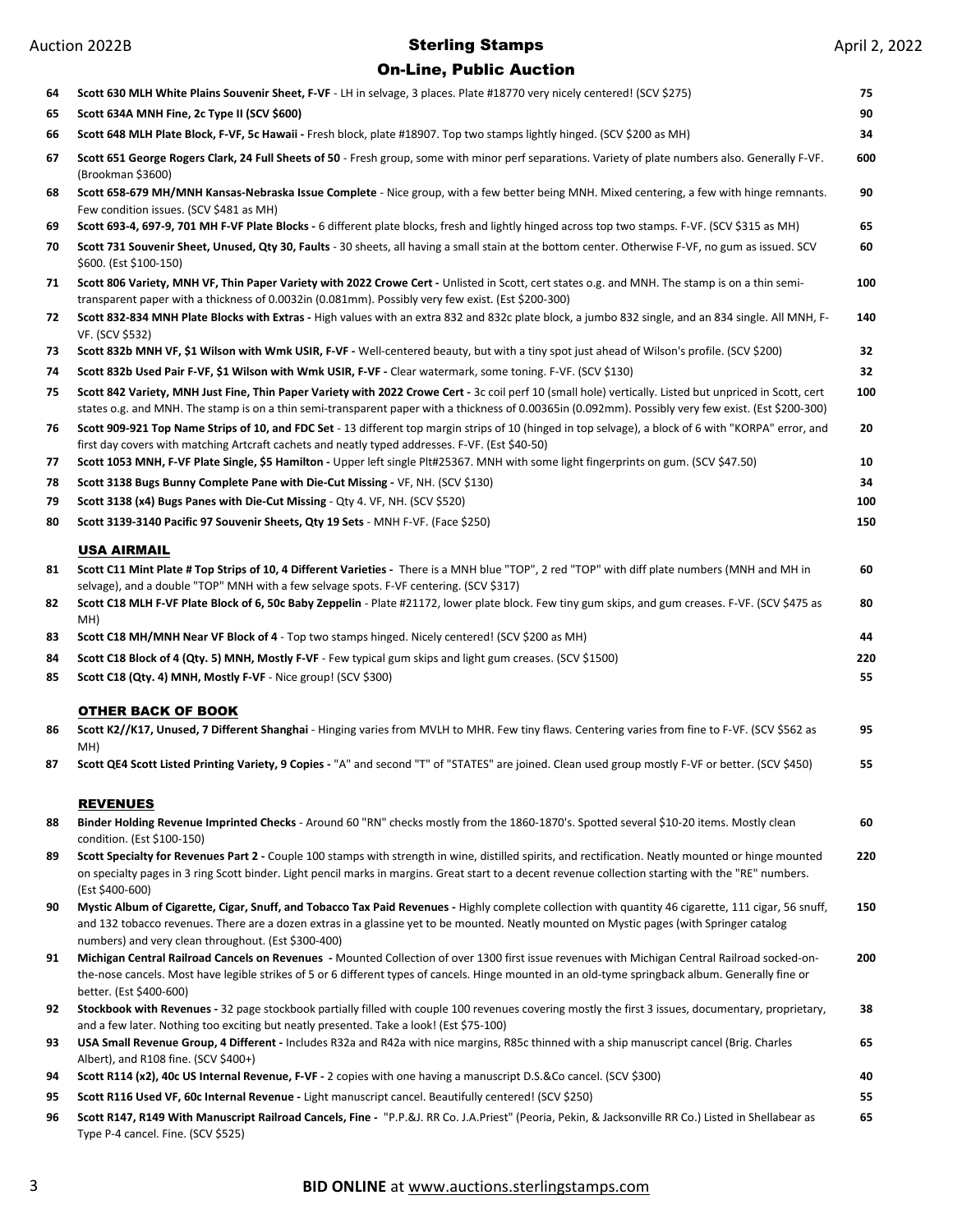| 97  | Scott R149 Used Fine, \$10 Revenue - neatly written manuscript cancel "PRR April 4, 1874" (Pennsylvania Railroad). Fine. (SCV \$400)                                                                                                                                                                                                                                                    | 55  |
|-----|-----------------------------------------------------------------------------------------------------------------------------------------------------------------------------------------------------------------------------------------------------------------------------------------------------------------------------------------------------------------------------------------|-----|
| 98  | Scott RB15c, RB16c Used Fine - Nice copies with RB15c having a "Winchester &Co" cancel. (SCV \$575)                                                                                                                                                                                                                                                                                     | 80  |
| 99  | Scott RE175 Unused F-VF, 1949 \$4 Wine Key Revenue - 1949 issue where \$4 denomination is spelled out in one line. No gum as issued. Includes<br>Scott RE157 for comparison. (SCV \$1000+)                                                                                                                                                                                              | 180 |
| 100 | Wine Stamps, Series 1941 on Mystic Pages - 59 different, covers Scott RE108//RE203, with SCV to \$37 or so. Clean, no gum as issued, mostly fine or<br>better, and complete to Mystic pages. (SCV \$410)                                                                                                                                                                                | 55  |
|     | <b>FEDERAL and STATE DUCKS</b>                                                                                                                                                                                                                                                                                                                                                          |     |
| 101 | Group of 16 Federal Ducks, Mostly Unused - All different, mostly hinged, and most are slightly wounded with tiny faults and some gum issues. They<br>present well with many fine or better, but please examine. Owner's SCV \$1300+. (Est \$250-350)                                                                                                                                    | 120 |
| 102 | Duck Stamp Group with Self Adhesive Panes - Group of 16 different stamps ranging from \$7.50 to \$15 values and 7 self adhesive panes. Also<br>includes a Junior duck Scott JDS9 (SCV \$60). MNH F-VF. (Face \$315)                                                                                                                                                                     | 190 |
| 103 | Group of Artist Signed Federal and Junior Ducks - Includes Scott RW78, JDS10 plate#, JDS11, and JDS13 Pair. MNH VF. (SCV \$160 unsigned)                                                                                                                                                                                                                                                | 60  |
| 104 | Scott RW15-RW16 MNH Plate Singles, 2 Each, Different Plate Numbers - 1948 and 1949 issues. Stamps are MNH except one Scott RW15 is MH in<br>selvage. A few typical gum skips noted. F-VF. (SCV \$260)                                                                                                                                                                                   | 50  |
| 105 | Scott RW61, RW73, RW78 MNH Artist Signed - 3 diff federal duck stamps. MNH VF. (Est \$90-120)                                                                                                                                                                                                                                                                                           | 44  |
| 106 | Scott RW75 (See Note After) Artist Signed 75th Anniversary Sheet - sheet contains RW75 and label of RW1 vignette, which originally sold for \$50.<br>This one is signed by artist Joseph Hautman. MNH VF. (SCV \$125++)                                                                                                                                                                 | 40  |
| 107 | Scott WX11 MH VF, Rare 1913 Christmas Seal with 2008 PF Certificate - Impressive mint o.g. example of this rare Type I Christmas seal. Deep colors<br>with VF centering. (SCV \$1400)                                                                                                                                                                                                   | 300 |
|     | <u>USA PROOFS, ESSAYS, SPECIMENS</u>                                                                                                                                                                                                                                                                                                                                                    |     |
| 108 | Group Lot of India Paper and Plate Proofs - A selection of 28 India paper and cardboard plate proofs. A few have hinge remnants and/or pencil<br>marks on back, or a shallow thin. But overall a very nice selection in F-VF condition or better. (Est SCV \$1500)                                                                                                                      | 450 |
| 109 | Group of 13 Different "SAMPLE" and "SAMPLE A" Overprints - Mostly o.g., a few hinge remnants, and a few faults including repairs. Centering<br>mostly fine or better. (SCV \$975)                                                                                                                                                                                                       | 290 |
| 110 | Group of 26 "SPECIMEN" Overprinted Stamps - Banknote issues and a few back of book all with "specimen" overprints. Condition is somewhat<br>mixed with some faults to be expected. Avg-VF centering. (Est SCV \$1000)                                                                                                                                                                   | 200 |
| 111 | Scott 1Xa-E1c Gavit & Co., Albany, NY - Yellow-green die essay on India paper cut close as usual, VF. (SCV \$250)                                                                                                                                                                                                                                                                       | 100 |
| 112 | Scott 63-E11b (Formerly 55P2) 1c Indigo Roosevelt Small Die Proof - proof still affixed to the original gray card backing. Few light tone spots, o/w<br>VF. (SCV \$325)                                                                                                                                                                                                                 | 100 |
| 113 | Scott 67-E9b (Formerly 57P2) 5c Brown, Roosevelt Small Die Proof - proof successfully removed from the gray card backing. Sound and VF. (SCV<br>\$325)                                                                                                                                                                                                                                  | 120 |
| 114 | Scott 79-E25b 3c Lithographed, Imperf Block of 10, Ungummed, Block of 10 - 3c Lithographed in red on more opaque white paper, VF. (SCV<br>\$500.00)                                                                                                                                                                                                                                     | 150 |
| 115 | Scott 79-E25c 3c Washington, 10 different colors - lithographed on opaque white paper usual muddy printing with Loewenberg starch coating,<br>premium condition! (SCV \$250)                                                                                                                                                                                                            | 100 |
| 116 | Scott 79-E25i 3c Washington, 6 different colors - lithographed on white paper, no grill, perf 12, with o.g. and previously hinged. Typical avg-fine<br>centering for these. (SCV \$150)                                                                                                                                                                                                 | 80  |
| 117 | Scott 79-E25k 3c Washington, 6 different colors - lithographed on white paper, 13x16mm grill, points down, perf 12, gummed. Typical avg-fine<br>centering for these, but still a fresh group. (SCV \$150)                                                                                                                                                                               | 80  |
| 118 | Scott 79-E8a Loewenberg Patent, 3c Plate Essays, Imperf Blocks - 3c plate essays on onion skin paper, (Qty 6) imperforate blocks of four and a<br>block of six. Design created by the The Loewenberg Stamp Company in 1864. Premium condition without tears and creases. (Est SCV \$200.00)                                                                                             | 100 |
| 119 | Turner Essay No 42, Two Cent Bank Check Essays - printed on "goldbeater's skin" (processed outer membrane of the intestine of an animal valued<br>for its strength against tearing). Loewenberg patent which was actually produced for the Treasury Department (Qty 10,000) but never put into use.<br>These are premium copies, usually found with the decal chipping. (Est \$120-180) | 80  |
| 120 | Scott 112P3 1c Franklin Block of 4 Plate Proof - Buff block of 4 on India paper, XF and sound! (SCV \$250)                                                                                                                                                                                                                                                                              | 100 |
| 121 | Scott 179P4, 185P4, 210P4, 211P4 Plate Proofs - XF group of 4, all on cards. (SCV \$95)                                                                                                                                                                                                                                                                                                 | 50  |
| 122 | Scott 189TC1dg 15c Webster Brown Trial Color Large Die Proof - Large die proof in chestnut brown pulled directly onto card, die sunk. Some minor                                                                                                                                                                                                                                        | 200 |
| 123 | soiling in upper right area. (SCV \$450)<br>Scott 190TC1dh 30c Hamilton Dull Red Brown Trial Color Large Die Proof - Large die proof in dull red brown pulled directly onto card, die sunk. VF.                                                                                                                                                                                         | 200 |
| 124 | (SCV \$450)<br>Scott 190SK 30c Black with "SAMPLE" Overprint, VF Block of 4 - Full black with red overprint, with OG and several MHRs. Very well centered! (SCV<br>\$300)                                                                                                                                                                                                               | 120 |
| 125 | Scott 217P2 30c Orange-Brown, Roosevelt Small Die Proof - proof pulled on wove paper and affixed to a portion of a Roosevelt album page with<br>the "1888" label. Sound and VF. (SCV \$200)                                                                                                                                                                                             | 100 |
| 126 | Scott 224P2 6c Brown Red, Roosevelt Small Die Proof - proof affixed to the original gray card. Ex-Wilson. VF. (SCV \$225)                                                                                                                                                                                                                                                               | 80  |
| 127 | Scott 226P5 10c Green Plate Proof Pair on Stamp Paper - Some disturbed o.g. VF Centering. (SCV \$325)                                                                                                                                                                                                                                                                                   | 95  |
| 128 | Scott 227P5 15c Indigo Plate Proof Pair on Stamp Paper - Previously hinged o.g. VF centering and fresh! (SCV \$625)                                                                                                                                                                                                                                                                     | 190 |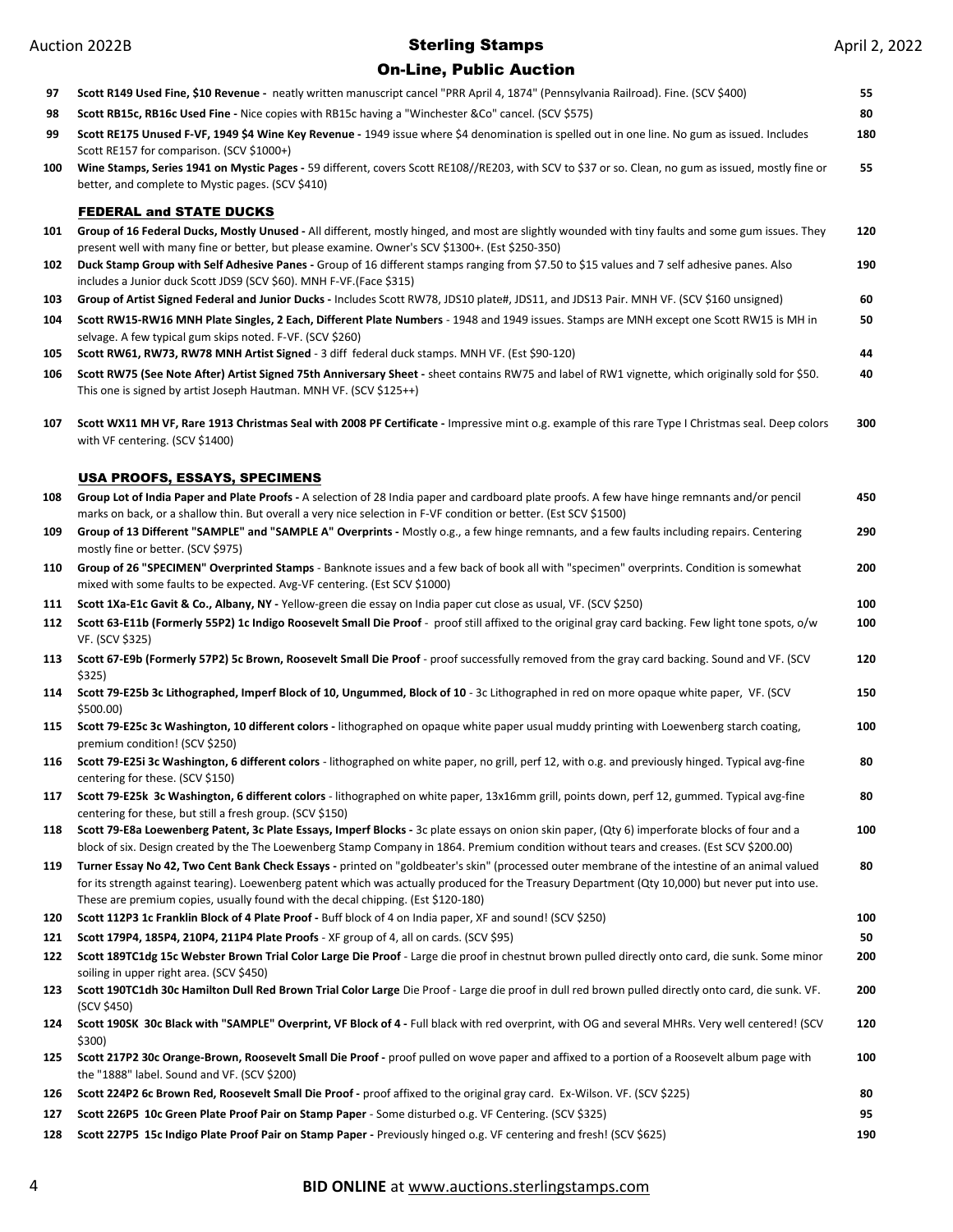| 129 | Scott 247P4 1c Blue Plate Proof on Card, Block of 4 - Pencil marks on back, o/w VF! (SCV \$450)                                                                                                                                                                                                                                                                                                                                                                                                                                                               | 150 |
|-----|---------------------------------------------------------------------------------------------------------------------------------------------------------------------------------------------------------------------------------------------------------------------------------------------------------------------------------------------------------------------------------------------------------------------------------------------------------------------------------------------------------------------------------------------------------------|-----|
| 130 | Scott 248P1 2c Pink Die Proof India Paper - proof pulled on India paper which has been removed from the card blotter, Small thin at top well away<br>from the die image. Unpriced in Scott. (Est \$600-800)                                                                                                                                                                                                                                                                                                                                                   | 250 |
| 131 | Scott 248P4 2c Pink, Type I, Plate Proof on Card, Block of 4 - Some pencil marks on back, o/w VF. (SCV \$450)                                                                                                                                                                                                                                                                                                                                                                                                                                                 | 150 |
| 132 | Scott 283P2 10c Orange Brown, Roosevelt Small Die Proof - proof still affixed to the original gray card. Card is cut somewhat close but still clear to<br>proof. F-VF. (SCV \$375)                                                                                                                                                                                                                                                                                                                                                                            | 100 |
| 133 | Scott E3P3 10c Light Orange Special Delivery Plate Proof Block of 4 - Top sheet margin block of four, India paper plate proof. This is the lighter of<br>the two shades of the 10c orange, which is scarce. Sound and VF. (SCV \$325)                                                                                                                                                                                                                                                                                                                         | 150 |
| 134 | Scott E6P2 10c Ultramarine, Roosevelt Small Die Proof - proof on white wove paper affixed to the original gray card. Card is cut somewhat close<br>but still clear to proof. F-VF. (SCV \$300)                                                                                                                                                                                                                                                                                                                                                                | 100 |
| 135 | Scott J22P4-J28P4 7 Different Postage Due Plate Proofs - 1891-93 Bright Claret complete set of 7 singles on card, all VF, with varying hinge marks<br>on back. (SCV \$112)                                                                                                                                                                                                                                                                                                                                                                                    | 75  |
| 136 | Scott O36TC5 2c Bluish Black Navy Plate Proof on India Paper - Color unlisted in Scott. Hinge on back. VF! (Est \$300-400)                                                                                                                                                                                                                                                                                                                                                                                                                                    | 150 |
| 137 | Scott O37TC2b 3c Navy, Black "Goodall" Small Die Proof - proof pulled on India paper. Light pencil mark on back. VF-XF! (SCV \$300)                                                                                                                                                                                                                                                                                                                                                                                                                           | 100 |
| 138 | Scott O57TC1 1c State, Black Trial Color Proof, India Paper on Card Blotter - proof pulled on India paper and die sunk on card blotter. Trimmed to a<br>1/4" of the die sinkage area which is true of most trial color die proofs. VF. (SCV \$500)                                                                                                                                                                                                                                                                                                            | 100 |
| 139 | Scott O84TC4a 2c Black War Official Trial Color Proof on Card, Block of 4, VF (SCV \$300)                                                                                                                                                                                                                                                                                                                                                                                                                                                                     | 100 |
| 140 | Scott RO179P4 1c Black Union Match Company Plate Proof on Card - Lower left sheet margin block of 12 with plate approval in blue crayon: "Sept<br>20th/80". XF! (Est \$600-800)                                                                                                                                                                                                                                                                                                                                                                               | 250 |
| 141 | Undersander UY1EcTd Postal Stationery Patent Reply Card - Produced by the National Bank Note Company. Dull light red and dim dusky orange-<br>brown, complete with perforated backing sheet. VF. (Est \$100-200)                                                                                                                                                                                                                                                                                                                                              | 50  |
| 142 | Large Holding of Booklet Panes, Mint and Used-All on stock pages, mostly unused starting with the first page being Scott 400-600's, then mostly<br>face value type panes into the 2000's with many self adhesive, unfolded, complete booklets, and partial panes. Owner's count is over \$1500 in mint<br>face value which seems pretty accurate. There is only a few stock pages with used panes and partial panes. Take what you need for your collection<br>and use up the rest for postage! Generally F-VF with a few scattered faults. (Est \$1300-1800) | 700 |
|     | <b>USA EFOs</b>                                                                                                                                                                                                                                                                                                                                                                                                                                                                                                                                               |     |
| 143 | Group of Misperfs, Color Shift, More - 8 different items, the best being a misperf of Scott C1 block of 6 (no gum, few stains, perf seps). Other<br>multiples and a single. One block with a color shift. Take a look! (Est \$100-150)                                                                                                                                                                                                                                                                                                                        | 50  |
| 144 | Scott 2764b MNH VF Pane of 5, Black Omitted - Garden Flowers booklet pane issued 1993. (SCV \$135)                                                                                                                                                                                                                                                                                                                                                                                                                                                            | 34  |
|     |                                                                                                                                                                                                                                                                                                                                                                                                                                                                                                                                                               |     |
|     | <b>CONFEDERATE STATES</b>                                                                                                                                                                                                                                                                                                                                                                                                                                                                                                                                     | 95  |
| 145 | Confederate States Select Mint and Used Group - 6 different items include CSA Scott 7 used, 2 pairs double rate on piece Richmond cancel; CSA<br>Scott 11 (AD) used on piece Blue Hillsboro NC cancel; CSA Scott 11 (AD) used on piece Richmond cancel; CSA Scott 12 (AD)used on piece, Athens GA<br>cancel; CSA Scott 12 (AD) pair unused with part imprint; and CSA Scott 12 (KB) pair unused with part imprint. Nice group, some toning, otherwise F-<br>VF. Kimbrough priced at \$350. (Est \$150-250)                                                    |     |
| 146 | <b>CSA Scott 6 MNH Superb Picture Frame Jumbo</b> - Prooflike color and impression. Gum is both slightly toned and crackly. (Est \$50-75)                                                                                                                                                                                                                                                                                                                                                                                                                     | 20  |
| 147 | Confederate Cover - Handstamp PAID 5 Norfolk 1861 - Handstamp "PAID 5" with small double circle Norfolk, Va CDS 9 JUL 1861 Dietz Type IIA all in                                                                                                                                                                                                                                                                                                                                                                                                              | 46  |
| 148 | blue. From the Wise correspondence. F-VF. Signed Kimbrough. (Est \$90-120)<br>CSA Cover Columbia SC and PAID 10 Handstamp, 1864 - Handstamp PAID 10 with the Columbia SC 25 JAN CDS Dietz type IIG all in blue. Docketting                                                                                                                                                                                                                                                                                                                                    | 48  |
|     | at the left states 1864 usage. Coarse brown paper cover sent to James P Boyce, Greenville CH, SC, a prominent Baptist minister and one of the<br>founders and first president of the Southern Baptist Theological Seminary in Greenville in 1859. Period notation on the face of the cover concerning<br>original contents "Pricing Conf Bonds in January 1864." Manuscript notation at upper right "Charge Glass Box #68". James B Glass was the CSA<br>Postmaster of Columbia SC. F-VF. Signed Kimbrough. (Est \$75-125)                                    |     |
| 149 | CSA Cover Columbia SC Handstamp PAID 10, 1864 - Handstamp "PAID 10" with the Columbia SC CDS Dietz Type IIG all in blue. Addressed to William<br>Birnie Esq, Greenville SC. The Birnie correspondence is a well documented business correspondence. The original enclosure is still present and is a                                                                                                                                                                                                                                                          | 30  |
| 150 | handwritten business receipt from the Bank of South Carolina. Edge staining and light foxing but still presentable. Signed Kimbrough. (Est \$50-100)<br>CSA Cover Flat Rock NC PAID 5 Middleton Correspondence - Handstamp "PAID 5" in circle with the Flat Rock NC 26 DEC (1861) CDS Dietz Type I.<br>From the Middleton Correspondence addressed to Miss Harriott Middleton Messrs Middleton & Co., Charleston SC. Fine condition. Signed<br>Kimbrough. (Est \$100-150)                                                                                     | 60  |
| 151 | CSA Cover Handstamp Paid, Charleston SC CDS - Cover with handstamp "PAID 10 in circle with a Charleston SC CDS 16 SEP 186. Dietz type IV. Light<br>blue paper cover sent to Abbeville CH SC. Slightly reduced at right, appears repaired lower right corner, foxing. Signed Kimbrough. (Est \$75-100)                                                                                                                                                                                                                                                         | 38  |
| 152 | CSA Cover Norfolk Ga Handstamp PAID 10, 1861 - Handstamp "PAID 10" Dietz Type IV with a large single rim Norfolk, Va CDS 14 NOV 1861 all in<br>Blue. Sent to Gen John W.A. Sanford (1797-1870), Milledgeville Georgia, a prominent Georgia politician and Major-General of the Georgia State<br>Troops. Some backflap opening tears, otherwise VF. Signed Kimbrough. (Est \$100-150)                                                                                                                                                                          | 60  |
| 153 | CSA Cover Pittsylvania Va, Pd 10ct Manuscript - "Pd 10ct" in manuscript with a Pittsylvania CH, Va CDS 16 JAN. Coarse paper cover (most likely<br>homemade) addressed to Danville, Va. Very slightly reduced at top of no significance, otherwise VF. Signed Kimbrough. (Est \$75-100)                                                                                                                                                                                                                                                                        | 40  |
| 154 | CSA Cover Soldiers Due 10 Handstamp 1863 Charleston SC - Soldiers (Due) "10" with the Charleston SC double circle CDS 13 SEP 1863. Endorsed<br>"From T.W.G. Inglet Co C 28th Ga Regt." Coarse paper cover sent to Berzelia, Georgia. One vertical slash mark in the center. VF. Signed Brian Green,<br>Kimbrough. (Est \$1000-150)                                                                                                                                                                                                                            | 65  |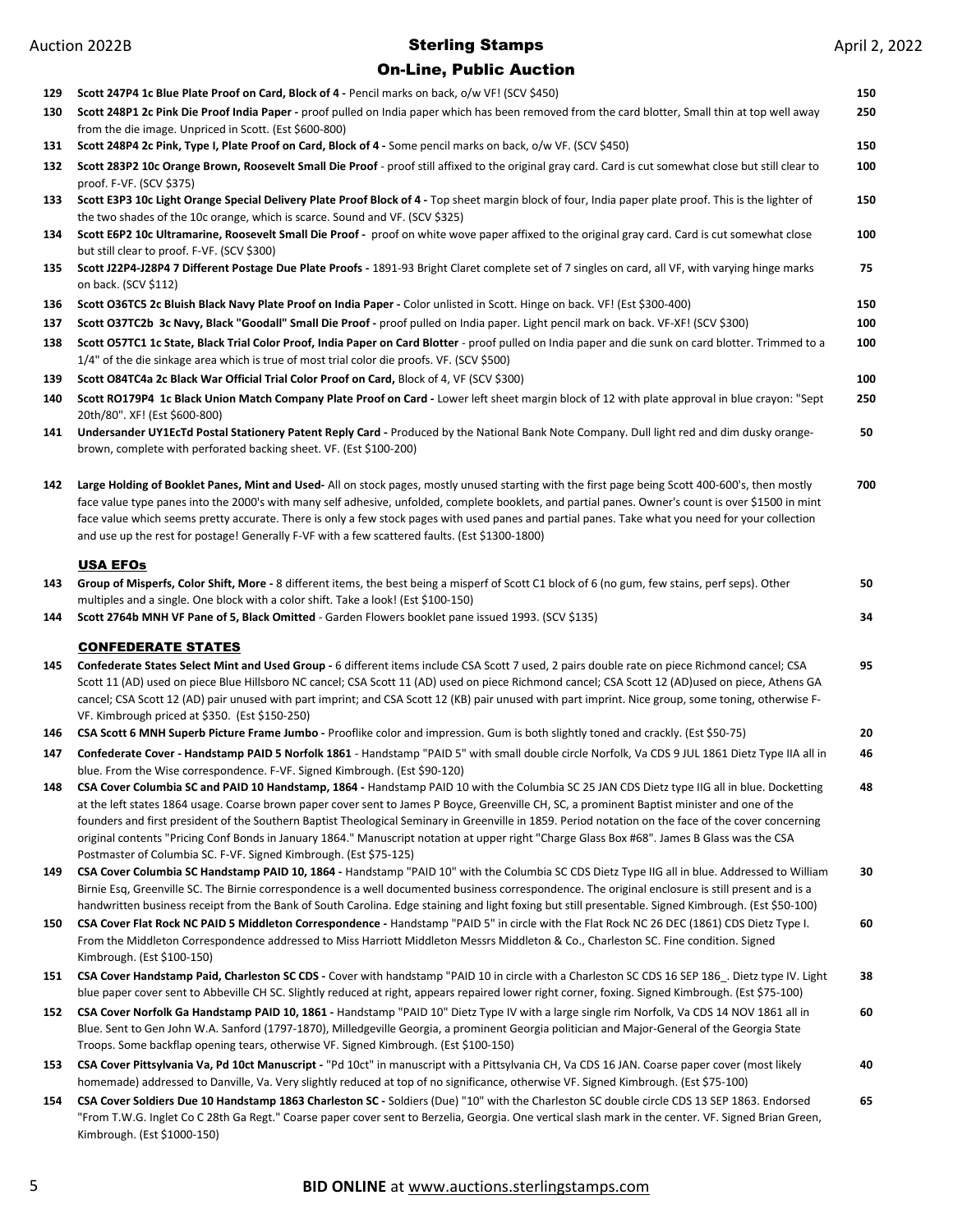### On-Line, Public Auction

| 155        | CSA Cover, Farmville VA PAID w/Manuscript 5, 1863 - Farmville VA Oct 20 CDS with "PAID" and manuscript "5" Dietz Type II on circa 1861 cover.<br>Addressed to Capt William A Perkins of the Cumberland Troop, Yorktown VA. Perkins led the Cumberland Troop in the 3rd Virginia Cavalry<br>Regiment. Some soiling, fine. (Est \$75-100)                                                                                                                                                                                                                                                                                                                                                                                                                                                                                                                                                                                                                                                                                                                                | 38        |
|------------|------------------------------------------------------------------------------------------------------------------------------------------------------------------------------------------------------------------------------------------------------------------------------------------------------------------------------------------------------------------------------------------------------------------------------------------------------------------------------------------------------------------------------------------------------------------------------------------------------------------------------------------------------------------------------------------------------------------------------------------------------------------------------------------------------------------------------------------------------------------------------------------------------------------------------------------------------------------------------------------------------------------------------------------------------------------------|-----------|
| 156        | CSA Ladies Cover Handstamped PAID 5, Tuscaloosa, AL 1861 - Handstamp PAID 5 with the Tuscaloosa, Ala CDS Dietz Type IA 20 SEP (1861). Sent to                                                                                                                                                                                                                                                                                                                                                                                                                                                                                                                                                                                                                                                                                                                                                                                                                                                                                                                          | 90        |
| 157        | Montgomery, Ala. Pink lined ladies cover. Some backflap damage, still VF appearance. Signed Kimbrough. (Est \$150-200)<br>CSA Scott 6 Horiz Pair on Cover, Charleston SC, 1862 - Horiz pair vertically affixed at far left, margins close at top and bottom, tied by a full strike of<br>the small double circle Charleston SC CDS 30 JUL 1862. Manuscript "PAID 10" upper right corner. Sent to Pickens CH, SC. Flap opened, VF. Signed                                                                                                                                                                                                                                                                                                                                                                                                                                                                                                                                                                                                                               | 42        |
| 158        | Kimbrough. (Est \$70-100)<br>CSA Scott 6 on 1862 Cover, Richmond VA - 5c single use just prior to rate change. Stamp margin just in at top tied by a full bold strike of the<br>Richmond, Va CDS Powell Type 3b (broken "N" of "JUN") 14 JUN 1862. Sent to Charlotte NC. F-VF. Signed Kimbrough. (Est \$90-120)                                                                                                                                                                                                                                                                                                                                                                                                                                                                                                                                                                                                                                                                                                                                                        | 48        |
| 159        | CSA Scott 11 (AD) Cover, Blacks & Whites, VA CDS - 4 margin stamp, close on right, tied by a full strike of the red balloon Blacks & Whites, Va CDS<br>18 May on small cover sent to Fort Union, Fluvanna County, VA. Cover has a little edge wear with sealed edge tears and an excellent repair to the<br>lower left corner. Cover still retains a very clean appearance and is an excellent example of this scarce red postmark. (Est \$200-300)                                                                                                                                                                                                                                                                                                                                                                                                                                                                                                                                                                                                                    | 100       |
| 160        | CSA Scott 11 (AD) on Cover, Charleston SC - 4 margin stamp with a small nick at lower right in the margin only, tied by the single rim Charleston SC<br>CDS 3 OCT. Coarse brown paper cover sent to Manchester SC, Minor backflap opening tear, otherwise VF. Signed Kimbrough. (Est \$50-100)                                                                                                                                                                                                                                                                                                                                                                                                                                                                                                                                                                                                                                                                                                                                                                         | 32        |
| 161        | CSA Scott 11 Cover with NC Ring Cancel, 1863, Possibly Unique - Scott 11 (AD) 4 margin tied with ring cancel (empty 19mm circular handstamp)<br>with the Patterson NC CDS to the left 9 MAY, addressed to Oaks Orange County NC. Per Kimbrough, this is possibly the only recorded cover with this<br>Patterson NC cancel variation. Writeup included. Cover is VF. Signed Brian Green. (Est \$250-300)                                                                                                                                                                                                                                                                                                                                                                                                                                                                                                                                                                                                                                                                | 120       |
| 162<br>163 | CSA Scott 11 Inside Turned Cover, Warrenton, Ga & Greenville NC - Incredible turned cover First use (inside) has CSA Scott 11 (AD) tied by the<br>Warrenton, Geo CDS 11 APR (1864) with military address to Mr. J.L. Usury Greenville NC care of Capt S.B. Jones 62 Regt Ga Cavalry. Second use<br>(outside) Soldiers "Due 10" manuscript with the Greenville NC CDS 21 APR (1864) and addressed back to Mrs E.E. Usury Warrenton, Ga. Endorsed at<br>left "Private J.L. Usury Co F 62 Ga Regt Cavalry. On the face of the cover is a black circular ink mark of unknown significance, which is the size of a<br>dime. The cover has been cut so that the stamp and postmark from the inside can be folded down for display. VF. Signed Kimbrough. (Est \$150-200)<br>CSA Scott 11c (AD) Greenville Ala, 1863 Adversity Cover - Scott 11c with margins close on all 4 sides, greenish blue shade, tied by the Greenville,<br>Ala CDS 18NOV 1863. Adversity cover made from part of a handwritten old letter. VF appearance. Ex-Hall, signed Kimbrough. (Est \$200-300) | 80<br>110 |
| 164        | CSA Scott 12 (AD) Tied to Cover, Captured Union Soldiers Envelope - Scott 12, 4 margin, tied by a New Market, Va CDS (date not fully apparent).<br>The cover was sent by Private Jesse Hill Co K 21st NC Inf to his wife Emoline. On the cover is a lined through Union address to Zion Post Office Cecil<br>County, MD., identifying this as a captured Union soldiers envelope. Other info included. Cover is complete but with some light foxing and a backflap<br>opening tear. Still fine appearance with interesting usage. Signed Kimbrough. (Est \$100-150)                                                                                                                                                                                                                                                                                                                                                                                                                                                                                                    | 60        |
| 165        | CSA Scott 62x4 New Orleans Provisional on Cover, 1861 w/2005 CSA Cert - 5c brown provisional on bluish paper affixed sideways with top margin<br>of stamp irregular and into design. Stamp tied by the New Orleans, La CDS 15 NOV (1861) and sent to Chatawa, Miss. Cover is small but clean and<br>complete with a backflap repair. (SCV \$475)                                                                                                                                                                                                                                                                                                                                                                                                                                                                                                                                                                                                                                                                                                                       | 100       |
| 166        | CSA Scott 68UX1 Red Hand Stamp PAID 5 Provisional Cover - There is also an excellent strike of a blue Raleigh NC 15OCT (1861) CDS. Yellow paper<br>cover sent to Bedford County, VA. Some discoloring, otherwise VF. Signed Dietz on backflap. (SCV \$500)                                                                                                                                                                                                                                                                                                                                                                                                                                                                                                                                                                                                                                                                                                                                                                                                             | 160       |
| 167        | CSA Soldier's Letter, Ledger Sheet Adversity Cover - Soldiers Due 10 with the Richmond VA CDS Dietz Type V and Powell Type 4a 3 JAN 1863.<br>Adversity cover made from a lined ledger sheet sent to Bartow, Ga. The cover turned with the inside address to "Private Wm C Hauser Courier to<br>Gen McLaws near Fredericksburg, Virginia, Richmond, Virginia". The inside use has no postal markings but represents a military courier usage. Fine<br>condition. Ex Brian Green, signed Kimbrough. (Est \$300-350)                                                                                                                                                                                                                                                                                                                                                                                                                                                                                                                                                      | 150       |
| 168        | USA 3c Star Die Postal Stationery Used in CSA 1861 - With Richmond, Va CDS 18 MAY 1861 used in CSA, which is a relatively short period of only 25<br>days for Virginia. Sent to Port Gibson, Mississippi. VF. Signed Kimbrough. Reduced slightly at right. VF appearance. (Est \$150-200)                                                                                                                                                                                                                                                                                                                                                                                                                                                                                                                                                                                                                                                                                                                                                                              | 95        |
|            | 169 USA 3c Star Die Postal Stationery, CSA Usage 1861, 2004 CSA Cert - Center, Miss Jan 24, 1861. Cert states "Genuine Independent State Usage from<br>Centre, Mississippi. Postmaster used alternate spelling of Centre." Mississippi seceded Jan 9, 1861 and was admitted to the Confederacy Feb 4,<br>1861. Cover with very minor erosion affecting just a small part if the manuscript, not affecting the overall appearance. (Est \$200-300)                                                                                                                                                                                                                                                                                                                                                                                                                                                                                                                                                                                                                      | 120       |
| 170        | USA 3c Star Die Postal Stationery, CSA Usage, Charleston SC 1861 - Grid cancel and large single rim Charleston SC CDS 11 MAR 1861 used in<br>Confederacy. Sent to Darlington CH, SC. Backflap fault from opening otherwise VF. Signed Kimbrough. (Est \$100-150)                                                                                                                                                                                                                                                                                                                                                                                                                                                                                                                                                                                                                                                                                                                                                                                                       | 65        |
| 171        | Scott 26 on Cover to New Orleans, 1861, CSA Time Period - Scott 26 tied by bold and complete strike of the Saint Louis MO CDS with full yeardate 7<br>APR 1861. Sent sent from Union St Louis to Confederate New Orleans during the "USA used in CSA " period. Cover has filing pinholes seen from this<br>correspondence (Carroll Hoy & Co.) and is VF. Signed Kimbrough. (Est \$60-100)                                                                                                                                                                                                                                                                                                                                                                                                                                                                                                                                                                                                                                                                              | 38        |
|            | 172 Scott 26 on Cover used in CSA, 1861 Carrollton, MS - Scott 26 pen cancelled (tied) to cover, Carrollton, Miss CDS to the left, 28 FEB 1861 (full year<br>date within the CDS) used in the Confederate States. Orange paper cover from the Carroll Hoy & Co New Orleans correspondence with the usual<br>filing pinholes. Sealed backflap tears and a few small sealed top edge tears, still VF appearance. Signed Kimbrough.(Est \$120-200)                                                                                                                                                                                                                                                                                                                                                                                                                                                                                                                                                                                                                        | 75        |
| 173        | <b>POSTAL STATIONERY</b><br>Postal Stationery Entires Accumulation, with Extras - Group of 77 postal stationery entires, mostly pre-1865 used 3c entires, and mostly east coast.                                                                                                                                                                                                                                                                                                                                                                                                                                                                                                                                                                                                                                                                                                                                                                                                                                                                                       | 48        |
|            | Also includes 4 stampless covers. Condition mixed from rough to VF. (Est \$75-100)                                                                                                                                                                                                                                                                                                                                                                                                                                                                                                                                                                                                                                                                                                                                                                                                                                                                                                                                                                                     |           |

**174 US Postal Stationery in Shoebox, Mint and Used -** Couple 100 mint and used items. Few interesting pieces but condition is very mixed. Likely high catalog. (Est \$150-200) **75**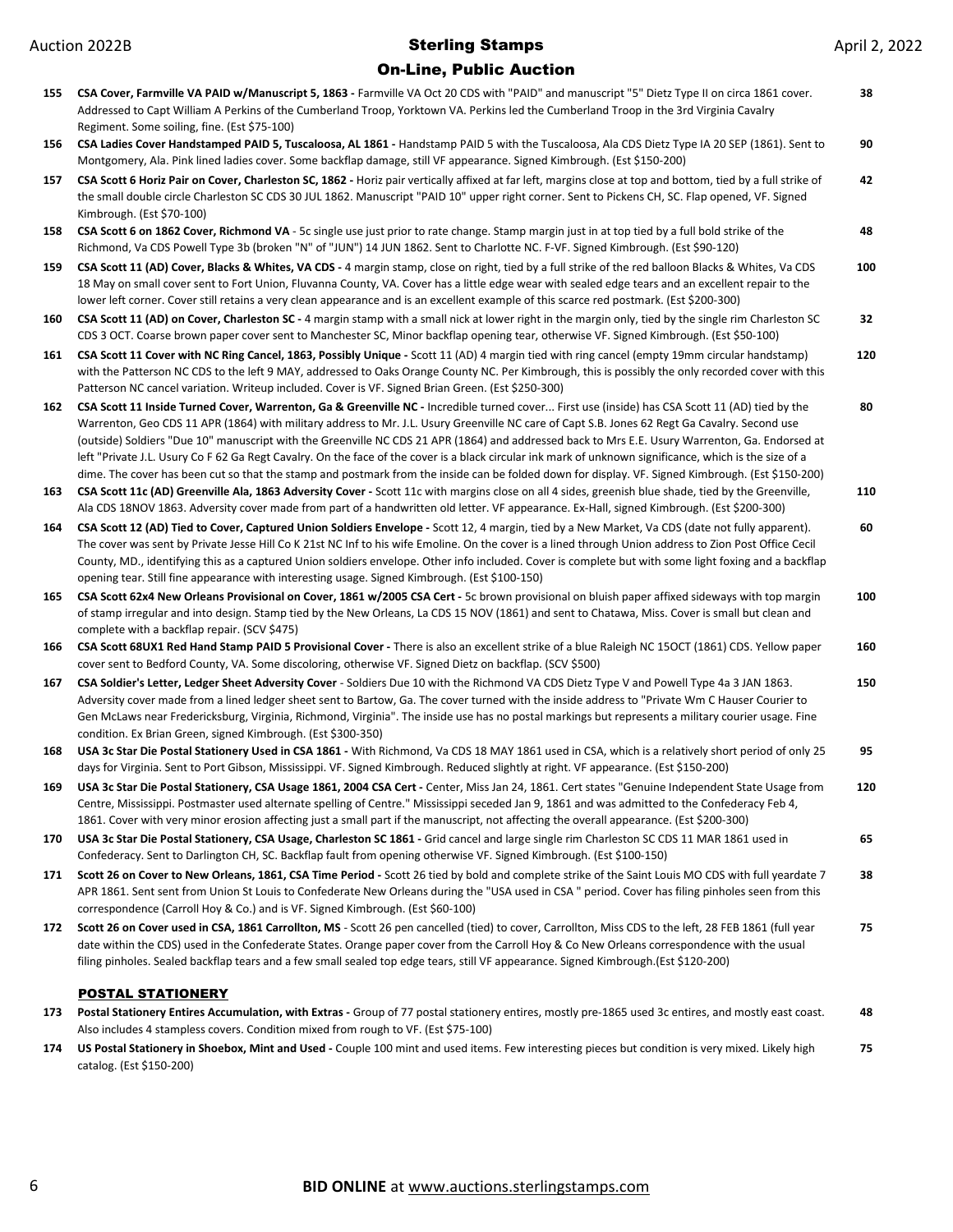#### On-Line, Public Auction

April 2, 2022

#### POSSESSIONS

- **175 US Possessions Dealer Accumulation on Stock Pages** Old time dealer stock with around 1000 mint and used stamps from all possessions. Strongest are the Canal Zone and Philippines with a few Guam, Puerto Rico, Cuba, and DWI. Canal Zone is highlighted by the early Panama overprints, airmails, and Scott J4-J11 unused (few faults and no gum). Philippines is all US admin, starting with the US 1899 series, many airmails, and few Japanese Occupation, and about 10 or so covers. Well worth some careful review. Expect some faults, but generally fine or better awaiting your collection or dealer stock. (Est \$400-600) **190 176 Puerto Rico Unused Collection on Scott Pages -** A rather advanced collection of around 150 different unused stamps. A few better such as Scott 4, 11, 15, 18, 23-4, 132, 133, 135-54, 163. Includes some of the war tax issues as well as the US Admin overprints including Scott J1-J2. A solid basis for continuation. Some mixed condition and centering but majority sound. (Est \$200-250) **95** 177 Hawaii Mostly Unused Accumualtion with Revenues and Postal Stationery - Appealing group of around 40 stamps, several cut squares, revenues, and 3 unused postal stationery entires. Mostly unused, several without gum or regummed, hinges, or hinge remnants. Highlights include a few midrange values like Scott 10S, 31, 33-34, 64, 71, 78, and others. Back of book includes Scott R11 MNH, R15 disturbed part gum, and R14 MH fresh. Also includes Hawaii KAHULUI Railroad 6c and 18c values with no gum as issued. Some mixed condition. Examine. (Est \$250-350) **150 178 Hawaii Scott 31a Unused Block of 4, Fine -** 2c King Kamehameha IV in unused block of 4. Perf separation, gum is somewhat toned, block is likely regummed. Fine for issue. (SCV \$220) **34 179 Hawaii Scott 33 + USA Scott 179 Used on Piece, 1981 PF Certificate -** With crossroads and circular Hawaiian cancel. Scott 179 has a very tiny flaw. On cover this combination would bring 4 figures. F-VF. (Est \$400-500) **200 180 Ryukyu Islands Mint Collection with Provisionals and More on Scott Pages -** Fabulous collection of mixed MH and MNH missing only 3 stamps (3, 17, and 18). The back of book includes a section of provisional issues namely 25 different from the Miyako District (SCV \$2000+), along with revenues 3XR1-7, 3XR4a (SCV \$1000). There are two stamps from Yaeyama District Scott 5X7-8 (SCV \$145). A few more high value revenues add to the mix Scott R7-8 MNH (\$550), and R16 NGAI (\$450) with some pencil marks on back. A lovely collection generally fine or better throughout. (Est \$1800-2200) **900** US COVERS **181 Hillsdale College (Michigan) Covers/Enclosures, 19th Century -** A pair of Hillsdale College (Hillsdale, MI) covers in rough condition, 1879 and 1892, the latter from Ransom Dunn, the Founding Father of Hillsdale College to George Slayton, a civil war veteran and accomplished horticulturist that donated 14 acres to the college that became the Slayton Arboretum. (Est \$50-75) **26 182 Hugh Herndon, Clyde Pangborn Signed Airmail Cover, 1931 -** Early aviators' last leg of their Round the World Flight and first non-stop flight (4500 miles) from Japan to United States, 1931. Cancelled Wenatchee, Wash Oct 5 1931. No backstamps. F-VF condition. (Est \$150-200) **65 183 USA Scarce 1913 Parcel Post Early Usage to Russia -** Parcel post Scott Q2 and Q3 used on cover sent from Detroit, MI to Stomersee, Livonia, Russia (Latvia). Proper 5c rate with Stomersee receiving cancel on back. Opened at right. F-VF. (Est \$60-80) **34 184 USA Scott 63 Strip of 3 Tied with Blue Fort Hamilton, NY Cancels -** Historic Fort Hamilton is the only active duty military installation in the greater New York City Metropolitan Area. The strip of 3 stamps are tied by two strikes. Some light soiling but still a pretty cover! (Est \$90-120) **40 185 Scott 65 Types on Cover, Over 850 Covers, Unchecked Hoard** - Over 850 covers unchecked for grills (or pinks for that matter) but we did see some fancy cancels (couple Waterbury), some with content, and many without. Some have prices in pencil indicating most in the \$7+ range Very mixed condition. A late add to the auction. (Est \$1200-1500) 850 186 Scott 65 on Cover, Orland, IND, Bold Masonic Cancel - Acceptable strike of this important Masonic "All Seeing Eye" cancel. Slightly reduces at right when opened just affecting stamp at top right. Some toning and perimeter soiling. (Est \$150-200) **60** 187 Scott 65 on Cover, Waterbury Cancel Rohloff Type P-31 with 2020 Crowe Cert - Cert states "genuinely used on a June 22 1867 cover addressed to New York City. The stamp cancelled with an excellent strike of the fancy Waterbury "Rosette, Twelve Segments, Type 2" cancellation (Rohloff type P-31). The cover which is slightly reduced at the left, with a matching Waterbuty town marking. The Crowe census has recorded only seven examples of this cancellation on cover, used between June 11 and June 22 1867. This is the latest recorded example of this cancellation on a cover." A desirable fancy cancel. F-VF. (Est \$350-450) **180 188 Scott 158 on Cover, Waterbury Cancel Type 7 Rohloff Type H-7 -** Circular grid, type 7; Rohloff H-7 (RRR) ties 1873 3c green on neat small envelope bearing Waterbury CT Jan 18 CDS to New Haven, CT. Earliest recorded date, Ex-Gross, purportedly. F-VF. (Est \$200-250) **100 189 Scott 158 on Cover, Waterbury Combination Cancels** - Combination crossroads and double segments cancels. Type I; Rohloff C-7 (RR) overstruck by Rosette P-23 Type XIV (RR), ties 1873, 3c green to neat envelope bearing Waterbury Conn. SEP 24 cancel. Cover slightly reduced at left. F-VF. (Est \$150-200) **95 190 Scott C18, (3) First Flight Covers -** 3 different destinations, all having the color rubber stamp cachets, and one with additional printed cachet. One cover has a couple stains. Generally fine or better. Nice group. (Est \$120-150) **55 191 Scott E10 & 463 Frankings on 1917 Covers** - 3 advertising covers sent from Detroit to Grand Rapids, MI early 1917. The Scott E10's were lifted to assure unwatermarked. Receiving cancels on reverse. SCV \$200 each. Fine. (Est \$150-200) **70 192 Scott U58 Entire, 1868 Waterbury Cancel Rohloff D-20 -** Eight diamonds enclosed in a circle of triangles; Rohloff D-10 (RRR) canceling 1864, 3c pink entire. Waterbury Con Jun 19 CDS accompanies. Very slightly reduced at left, tear at top, and light stain streak and minor soiling, otherwise fine. (Est \$150-200) **95 193 Scott U58 Entire, 1869 Waterbury Pumpkin Cancel Rohloff G-2** - A quite decent impression of the pumpkin cancel, Rohloff G-2 (RR) with Waterbury CT JUL 12 CDS. On 3c pink entire from the Elton Banking Company. Very slightly reduced at right. (Est \$400-600) 200 **194 Scott U58 Entire, Waterbury Rosette Cancel Rohloff P-28 -** A very good impression of the ten segment rosette cancel, Rohloff P-28 (RRR) with **180**
	- Waterbury CT Sep 13 CDS. On 3c pink entire from the Elton Banking Company to George Gemunder (1816-1899) who pioneered high-quality violin making, New York. Light soiling, slightly reduced and opened both sides. (Est \$300-500)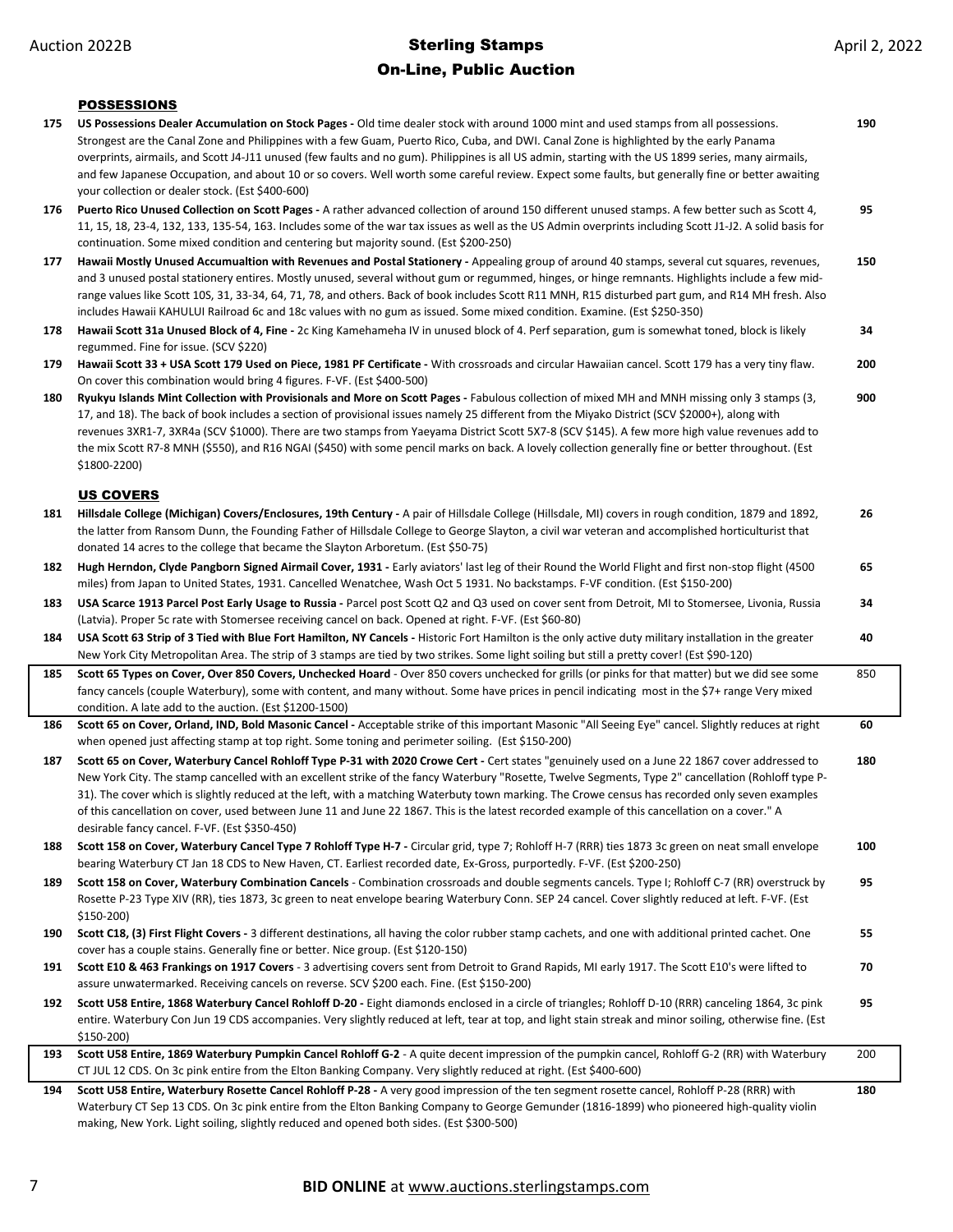| 195 | USA Zeppelin Card 1926 Sent and Returned - Interesting card sent from Lakehurst Oct 28 1928 to Germany, received in Friedrichshafen Nov 1 1928,<br>then returned to New Jersey with New York receiving cancels Dec 10 on back with US postage affixed. Interesting piece, but condition is mixed with                                                                                                                        | 28   |
|-----|------------------------------------------------------------------------------------------------------------------------------------------------------------------------------------------------------------------------------------------------------------------------------------------------------------------------------------------------------------------------------------------------------------------------------|------|
| 196 | Walter Hinton Signed Airmail Covers, 1931, Qty 9 - each signed by Walter Hinton, an aviation pioneer who was a member of a six-man crew that<br>flew a Navy plane across the Atlantic Ocean eight years before Lindbergh. Most of these commemorate this flight, with cancels of different dates,<br>origins, and rubber stamped cachets. Generally F-VF. (Est \$400-500)                                                    | 250  |
| 197 | USA 1928 Graf Zeppelin Flight Cover, LZ 127 - Sieger 22A. "First Flight Air Mail United States - Germany" Purple cachet. Lakehurst October 28, 1928<br>cancels, Freidrichshafen 1 NOV 28 receiving cancel on reverse. VF condition. (Est \$50-75)                                                                                                                                                                            | 38   |
|     | <b>US FIRST DAY COVERS</b>                                                                                                                                                                                                                                                                                                                                                                                                   |      |
| 198 | 1938 Presidential Complete Set of First Day Covers - 34 different including the vertical and horizontal coils. Variety of cachets including Anderson,<br>loor, Fidelity, House of Farnam, Stahle, and others. Addressed and very light toning as typical. (Est \$160-200)                                                                                                                                                    | 75   |
| 199 | USA Scott 859-893 Famous Americans Set of First Day Covers - Complete set of 35 with matching Cachet Craft Cachets. Neatly typed matching                                                                                                                                                                                                                                                                                    | 28   |
|     | addresses. Some light perimeter toning. Nice group. (SCV \$150)                                                                                                                                                                                                                                                                                                                                                              |      |
| 200 | Scott C7, Two Different First Day Covers - Feb 13, 1926, with one is cancelled in Detroit, MI and the other in Dearborn, MI. F-VF. (SCV \$215)                                                                                                                                                                                                                                                                               | 40   |
| 201 | Scott C10 Lindbergh First Day Covers, Qty 4 - June 18, 1927, 4 different Lindbergh first day covers each cancelled in Detroit. F-VF. (SCV \$140)                                                                                                                                                                                                                                                                             | 30   |
|     | <b>USA MINT SHEETS</b>                                                                                                                                                                                                                                                                                                                                                                                                       |      |
| 202 | Forever and Global Forever Sheets - Nice variety with some duplication. We counted 1404 Forever stamps and 60 Global Forever stamps. MNH and<br>generally VF. (Face \$890)                                                                                                                                                                                                                                                   | 650  |
| 203 | Mint Sheet Lot - All 37c Values - A nice variety of around 150 sheets with some duplication. Several better like Legends of Hollywood included as<br>well as some self adhesive booklet panes. MNH and generally VF. (Face \$1060)                                                                                                                                                                                           | 500  |
| 204 | Mint Sheet Lot - All 32c, 33c, and 34c Values - Clean, good variety with duplication. Several better included, like EG Robinson and Longleaf Pine<br>sheets. MNH, generally VF. (Face \$845)                                                                                                                                                                                                                                 | 475  |
| 205 | Mint Sheets 2003//2006 - Couple dozen different most in quantities. Includes American Diplomats, Southern Florida Wetland, Love, Super Heroes,                                                                                                                                                                                                                                                                               | 250  |
| 206 | Disney Romance, and more. Mostly 37c and 39c, with a couple higher and lower. Clean. (Face \$490)<br>Mint Sheets 2004//2007 - Over a dozen different most in quantities. Includes Chinese New year, James Stewart, Love (Hersheys), Gerald Ford,                                                                                                                                                                             | 180  |
|     | Oklahoma, Pacific Lighthouses, and more. Mostly 39c and 41c, with a couple higher and lower. A few self adhesive booklet panes also. Clean. (Face<br>\$366)                                                                                                                                                                                                                                                                  |      |
| 207 | Mint Sheets 2007//2008 - Over a dozen different most in quantities. Includes Sinatra, Black Cinema, Eames, Fins and Chrome, Bette Davis, and<br>more. Mostly 42c with a couple higher and lower. A few self adhesive booklet panes also. Clean. (Face \$367)                                                                                                                                                                 | 180  |
| 208 | Mint Sheets Mostly 2008/2009 Issues - Several dozen different most in quantities. Includes Supreme Court Justices, Simpsons, Poe, Thanksgiving,<br>Gary Cooper, Alaska, Hawaii, Civil Rights Pioneers, Cowboys, Kelp Forest, Hepburn, and more. Mostly 42c and 44c with a couple higher and lower. A<br>few self adhesive booklet panes also. Clean. (Face \$800+)                                                           | 400  |
| 209 | Mint Sheets, Mostly 22c and 25c - Large White Ace mint sheet file holding many full sheets with a few airmails (44c and 45c values) included.<br>Spotted Wildlife (x4), CPA (x2), Gehrig, couple different Black Heritage issues, as well as several Statehood issues. Mostly 2 of each but occasionally<br>up to 4, and a few 29c sheets at the end. Very clean and fresh throughout. (Face \$2520)                         | 1200 |
| 210 | Mint Sheet Album Loaded with Mostly 5c-6c Sheets - About 100 different mint sheets covering Scott 1207//1375 (1962-1969), some duplication<br>and part sheets included. Includes some airmail from the same time period. There is some gum adherences from previous storage that should be<br>noted with several of the sheets but still having possible use for postage. (Face \$300+)                                      | 100  |
| 211 | Looney Tunes Sheets in Quantity - 35 sheets, 5 different designs. Most are imperf, including 4 Porky Pig, but no Bugs imperfs. MNH VF. (Face \$114)                                                                                                                                                                                                                                                                          | 80   |
| 212 | Mint Sheets, Souvenir Sheets, with Many High Values - Mint sheet file holding a nice variety of MNH items including a complete set of Celebrate<br>the Century, 13 sets of Bicentennial souv sheets (one set MH), 9 sheets of the \$1 Trans-Miss re-issue, 4 BEP souv sheets, sheet of the \$2 Bobcat, a<br>few Mars Pathfinder sheets, Legends of the West, Civil War, and more. Generally VF. (Face \$725)                 | 400  |
|     | <b>USA POSTAGE</b>                                                                                                                                                                                                                                                                                                                                                                                                           |      |
| 213 | Large Pizza Box with Mostly Lower Value Postage - Owner counted, clean usable gummed with values to 20c. A few sheets also. (Face \$500+)                                                                                                                                                                                                                                                                                    | 190  |
| 214 | Older Mint Sheet Album with Sheets, Part Sheets - White Ace with mostly part sheets, blocks, plate blocks, and a few sheets. Appears to be mostly<br>8c to 20c values with some lower from the 1940-50's and higher in the airmails. Clean, appears be mostly (if not all) MNH. (Face \$500)                                                                                                                                 | 200  |
| 215 | US Postage All Sorted in Glassines - Mostly lower value postage in glassines by the quantity 100, 200, or 300. Much are 3c issues (especially plate<br>blocks) but values range from 2c to 15c. Generally MNH and with gum. (Face \$347)                                                                                                                                                                                     | 150  |
| 216 | USA Definitives 1930s-2000's - Old dealer stock of definitives sometimes overflowing in the manila stock pages. Starts with Prexies and finishes in<br>the 2000's. Face values to \$2 with many in the 32c to 55c range. Should integrate nicely into your dealer stock. Generally fine or better, with a few<br>flaws. (Face \$500+)                                                                                        | 220  |
| 217 | USA Large Holding of Mint Singles and Plate Blocks - Old dealer stock of several 1000 singles, plate blocks, other multiples in the manila stock<br>pages. Strength in the definitive plate blocks from the 1920's (Scott 600's), Famous Americans, and airmails. There is also a huge amount of 3c to 6c<br>commems. Lots here. Some storage issues and some flaws, few stuck but generally fine or better. (Est \$500-800) | 290  |
| 218 | USA Plate Blocks, Zip Blocks, Blocks, Etc - 2 file boxes and a glassine box filled with plate blocks, zip blocks, blocks, and occasional singles. Mostly<br>1950-80's, with values to 80c. Duplication too! (Face \$850)                                                                                                                                                                                                     | 375  |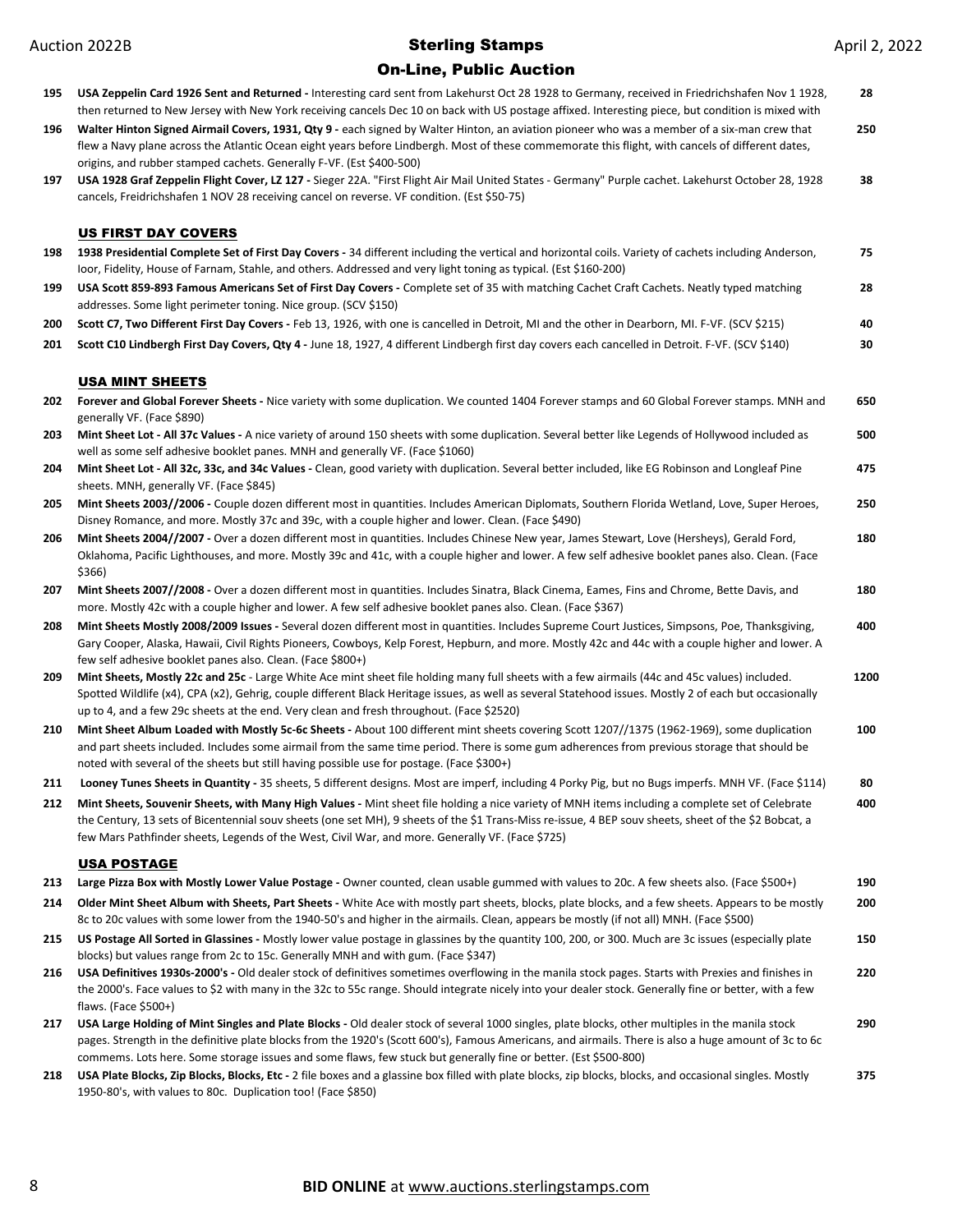#### USA COLLECTIONS AND LOTS

| 219 | Accumulation of Unused/Used USA - On pages and in glassines, mostly identified by owner. Singles and plate blocks, some high value postage, runs                                                                                                                                                          | 500  |
|-----|-----------------------------------------------------------------------------------------------------------------------------------------------------------------------------------------------------------------------------------------------------------------------------------------------------------|------|
|     | from the 19th century to about the late 1990's. A few condition issues abound along with some minor duplication. High catalog and needs to be                                                                                                                                                             |      |
|     | viewed. (Est \$800-1000)                                                                                                                                                                                                                                                                                  |      |
| 220 | Covers, Checks, Commercial Correspondence, and More - Medium box holding about 100 or so mostly pre-1950 covers, some stampless, some<br>correspondence, billheads, receipts, some foreign too. Very mixed condition. Take a look! (Est \$90-120)                                                         | 48   |
| 221 | Fabulous USA Accumulation of Better Items - A group of 117 MNH, MH, MHR, MNG, and used stamps laid out on 4 black stockpages that we                                                                                                                                                                      | 1600 |
|     | extracted from a dealer owner's stamp club auction pages. Scott values range \$20-1000+. Some of the better include several 1869 pictorial issues,                                                                                                                                                        |      |
|     | couple of high value Columbians, a Cattle in the Storm, Scott K15 and many more. Amongst the several sound stamps are stamps in very mixed                                                                                                                                                                |      |
|     | condition. We spotted some regums, repairs, some suspect grills, and a few misidentified. Ideal lot for the internet seller or collector that isn't too                                                                                                                                                   |      |
|     | picky on what he adds to his collection. The auction pages are still with the lot to help you along. Careful review will help you agree with our                                                                                                                                                          |      |
|     | evaluation. (Est \$2500-3500)                                                                                                                                                                                                                                                                             |      |
| 222 | Large Box with Albums, Foreign and USA - A pair of Scott American Albums (1949, 1957 ed.) contain some slightly better, the best being a set of                                                                                                                                                           | 60   |
|     | unused Kansas-Nebraska's (some stuck to page), as well as a couple other pedestrian collections. The rest of the box has used modern US on<br>approval pages, stockpages, and small boxes. Mixed condition throughout. (Est \$100-150)                                                                    |      |
|     |                                                                                                                                                                                                                                                                                                           |      |
| 223 | Large Plate Block Collection, Numbers, Positions to Scott 1207 - Plate block collection in 6 like-new Scott 3-ring piano-hinged binders covering Scott<br>785 to 1207. Blocks are all mounted on backsides of old Scott album pages, so remounting may be your next step. Better "than face value" in the | 400  |
|     | earlier period including several Prexie issues to the \$1 value, Scott 807a booklet pane with full exposed plate number, 8 x Scott 855, Famous                                                                                                                                                            |      |
|     | Americans complete (with many extras), Overrun Nations, and Scott 1053 MLH. Several issues have many of the different numbers and positions.                                                                                                                                                              |      |
|     | Expect some hinged blocks, but most will be MNH. Face value is over \$600. Generally F-VF throughout. (Est \$750-950)                                                                                                                                                                                     |      |
| 224 | Mystic Albums with Revenues and Topicals - 6 Mystic binders. Three of the binders hold a couple 100 US revenues with binders 1862-72,                                                                                                                                                                     | 100  |
|     | Proprietary, and 1940-63 with Wine stamps. Stamps are mostly lower value but there are a few in the \$10+range and suitable for housing a                                                                                                                                                                 |      |
|     | complete revenue collection of "R"s, "RB"s and "RE"s. Also includes binders for US Airmails (1962-85), "Foreign History of Flight" with souvenir                                                                                                                                                          |      |
|     | sheets, and finally a Hawaii album with a few stamps but suitable for continuation. Everything is clean. Expect some mixed condition in the revenue                                                                                                                                                       |      |
|     | areas. (Est \$200-300)                                                                                                                                                                                                                                                                                    |      |
| 225 | USA Back of Book and Scott Unlisted in Stockbook - 16 page stockbook includes revenues, a couple unused Baby Zepps, officials, tobacco, and some<br>state revenues, and other oddball stuff. Some mixed condition as expected, but generally fine or better. (Est \$150-200)                              | 75   |
| 226 | USA Balance of Consignment - 18 items with better being Scott 279B MNH Plt#/3, 272 MHR, 320 MNH horiz pair with imprint at left, 372 used on                                                                                                                                                              | 180  |
|     | piece with FD cancel, 562 MNH block of 4, BK84, 2723A MNH block of 4, and others. Many with F-VF or better centering. Most in the \$20-80 range                                                                                                                                                           |      |
|     | with some higher or lower. (SCV \$1485)                                                                                                                                                                                                                                                                   |      |
| 227 | USA Balance of Consignment, Mostly Used 19th Century - A couple dozen mostly 19th century used singles in somewhat mixed condition. Includes                                                                                                                                                              | 95   |
|     | several grilled issues and a few "PAID" cancels on Scott 65's, and a couple back of book. Please inspect. (Est \$200-250)                                                                                                                                                                                 |      |
| 228 | USA Boxlot - USA Albums Scott National, Harris, Postage, Etc. - Scott National albums with pages that run to 1976 and spread over 2 albums.                                                                                                                                                               | 190  |
|     | Unused mounted and used hinge mounted. SCV for albums approx \$2300 per owner. Then a two volume Harris plate block collection highly                                                                                                                                                                     |      |
|     | complete from 1932-1975 (face about \$250). Beware of the Crystal mounts though, as it did create some edge tape stains here and there. Few small                                                                                                                                                         |      |
|     | stockbooks and a binder included with mint lower value postage and used. (Est \$350-450)                                                                                                                                                                                                                  |      |
| 229 | USA Boxlot With Albums and More! - Mostly post-1940 material. Includes a Harris Liberty with sparse unused to the 1980's; 2 White Ace albums<br>1939-1971 with some never mounted on stock sheets; All American with used to 1961; some late 1980s - early 1990s Mint State Ducks on                      | 140  |
|     | Fleetwood pages (\$240 face); and 1930//1990's years of Mystic packaged mint stamps to fill up the White Aces (unsure if complete). Clean, and                                                                                                                                                            |      |
|     | generally F-VF. (Est \$200-300)                                                                                                                                                                                                                                                                           |      |
| 230 | USA Definitives 1922-1932, Unused Group on Pages - Over 80 different unused singles and coil pairs, Scott 553//723, with the different perf                                                                                                                                                               | 150  |
|     | varieties. Hinging varies from MNH to MHR to MNG to regummed, but highlighted by Scott 573. Spots for 578, 579, and 595 are filled but suspect                                                                                                                                                            |      |
|     | and not counted. Some of the coil pair are line pairs. Centering varies from avg to VF, with a few faults. Mounted on reduced hingeless pages. (Est                                                                                                                                                       |      |
|     | \$300-400)                                                                                                                                                                                                                                                                                                |      |
| 231 | USA Early Plate Block Accumulation on Stockpages - Dealer stock of several 100 plate blocks all priced on black stockpages. Some duplication but                                                                                                                                                          | 500  |
|     | several \$50+ items throughout, highlighted by some Wash-Franklins, 2c Red era, Parks perf and imperf, and some better airmails. Some flaws like<br>gum issues, perf separations, hinging, etc. (Est \$900-1200)                                                                                          |      |
| 232 | USA Group of Unused 1894 Bureau Issues - Over 20 stamps, mostly fine or better, and mostly with O.G. and watermarks. Notables include 271-275,                                                                                                                                                            | 250  |
|     | 282C, 283a, 284. Some tiny faults. Nice group. (Est \$500-800)                                                                                                                                                                                                                                            |      |
| 233 | USA Group of Used Older Dollar Value Stamps, Scott 261//573 - 17 stamps includes 277, 278, 311, 342, 479, 480, 523, 524. 547, and others.                                                                                                                                                                 | 260  |
|     | Although every stamp was picked for centering with several VF, there are scattered faults on a few. Please examine. Most stamps \$30+ with a few                                                                                                                                                          |      |
|     | over \$100. High catalog. (Est \$500-800)                                                                                                                                                                                                                                                                 |      |
| 234 | USA Mint and Used Complete and Partial Booklets - On manila stock sheets, the mint is mostly part self adhesive panes, from 33c to Forever era,                                                                                                                                                           | 75   |
|     | with about \$160 face. There are two stock sheets at the end with about 100 express mail singles and used booklet panes and partial panes. (Est \$150-                                                                                                                                                    |      |
|     | 200)                                                                                                                                                                                                                                                                                                      |      |
| 235 | USA Mostly Mint Collection to 2007 with Back of the Book - Beautiful mostly Mint collection of several 1000 mounted in 3 Scott Minuteman                                                                                                                                                                  | 750  |
|     | albums. Mostly complete from 1924 with several better mint stamps like a few dozen W-F, then Scott 610-2, 617-2, Kansas-Nebraskas, 692-701,730-<br>1, 735, 750-1, Prexies complete inc coils, 1053, all the high-values, Recalled Legends (w/o folder), Imperf Bugs, hologram set, and many of the mini-  |      |
|     | sheets right to 2007. The Back of the Book includes unused airmail Scott C1-6, a couple others, then airmails complete less Zepps, a couple dues,                                                                                                                                                         |      |
|     | special delivery, and officials. Overall face value for this collection is apparently over \$1400. Generally F-VF or better with minimal faults. A very neat                                                                                                                                              |      |

collection worthy of continuation or expansion. (Est \$1500-2000)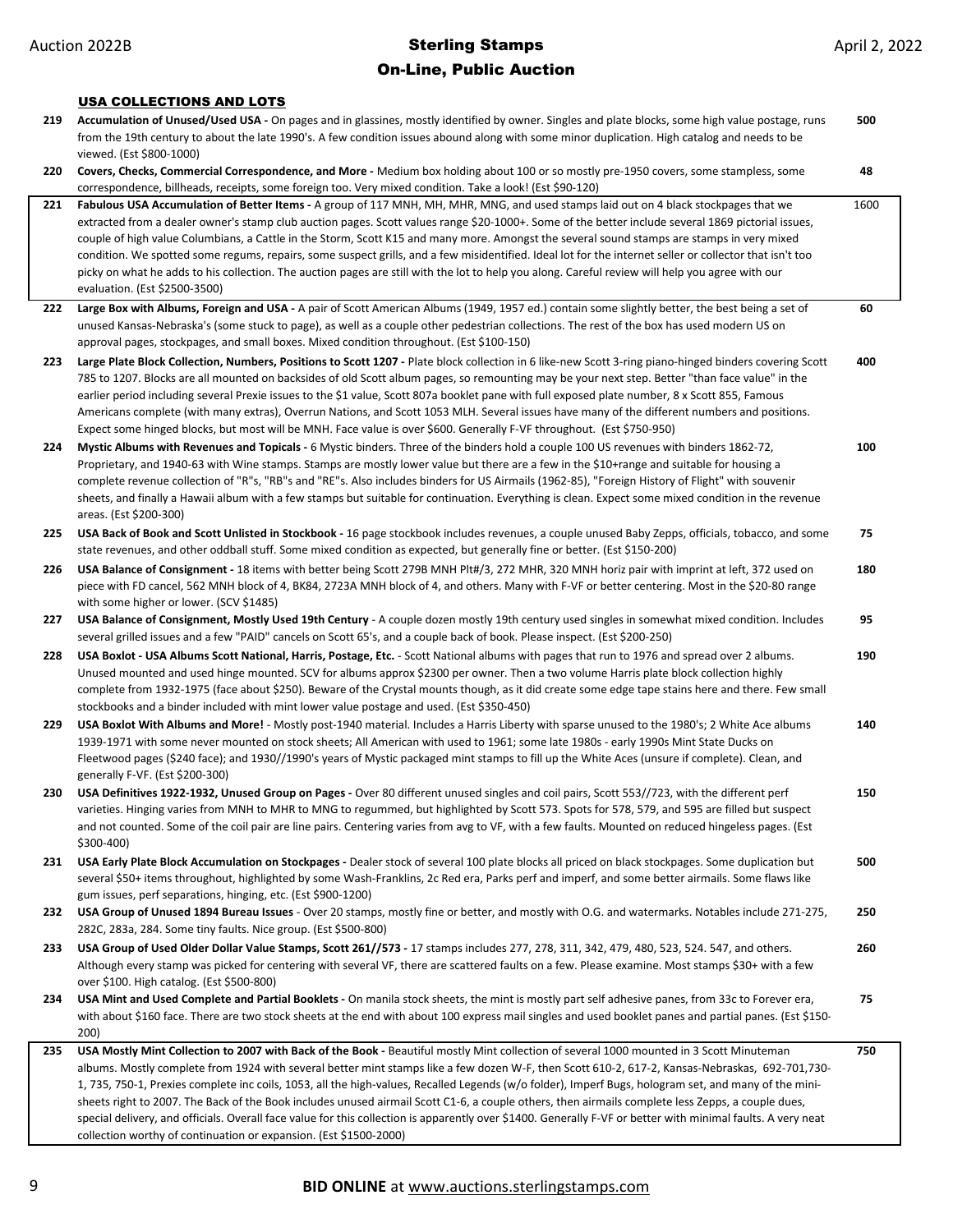| 236 | USA Nice Consignment Remainder, Mostly 1920-40's with Farley Sheets - Several black stockpages with mostly mint stamps and souvenir sheets in<br>quantity. Amongst the more common stamps (and postage type stuff), there are many Farley sheets like Scott 730 (x10), 731 (x30 and 1 used), 735<br>(x10), 750 (x22 some no gum at likely cut from larger panes or Scott 770), 769 (x17 all no gum likely cut from larger panes). There are also 6 uncut<br>pairs of Scott 769 and 2 uncut pairs of Scott 770. Condition is generally F-VF or better with a few scattered wrinkles on sheets. (Est \$400-500) | 190 |
|-----|---------------------------------------------------------------------------------------------------------------------------------------------------------------------------------------------------------------------------------------------------------------------------------------------------------------------------------------------------------------------------------------------------------------------------------------------------------------------------------------------------------------------------------------------------------------------------------------------------------------|-----|
| 237 | USA Small Group of Back of Book with Possessions - 11 different includes Scott C2 MNH, E7 MNH, E12 MNH, F1 MNH imprint single, J52 block of 4<br>with Boone Iowa precancel (fault lower left), O125 MNH, Puerto Rico Scott RE18 Unused (x2), Canal Zone Scott 37 MH, 79 MNH, and J14 used. Nice<br>mostly sound group, (SCV \$980)                                                                                                                                                                                                                                                                            | 130 |
| 238 | USA Small Group of Better Plate Blocks - 8 different includes unused Scott 631 MNH, 713 MHR, 771, 893 MNH (x4), C46, C129 and C132 Piper, CE1,<br>E14, and E16, and then used Scott J77-J78 plate blocks of 6 (unpriced as used). F-VF throughout. (SCV \$450+)                                                                                                                                                                                                                                                                                                                                               | 70  |
| 239 | USA Small Group of Mint/Used Washington-Franklins - Clean group of 12 dealer cards the best being MNH Scott 393, 432, 434, 507, 516, and 518;<br>used Scott 342, 488 pair (x2), and 488 line pairs (x2). Generally fine or better. (SCV \$880)                                                                                                                                                                                                                                                                                                                                                                | 120 |
| 240 | USA Unused Commemoratives, Columbians to 1928 - Over 60 stamps, mostly different, hinging varies from MNH to MHR to MNG to regummed.<br>Best is the 15c Columbian MNH with 2001 PFC (horiz gum wrinkles), 30c and 50c Columbians, Trans-Miss to 50c, Pan Ams, Pan Pacific, Jamestown<br>complete. Then several other complete the lot to 1928 (Scott 650). Good lot for the internet seller but careful review is required as mixed condition<br>and centering exists. (Est \$600-800)                                                                                                                        | 290 |
| 241 | USPS Year Sets and Other USPS Products - Couple dozen items, mostly year sets from the 1980's with a few earlier and later. Some minor<br>duplication also. Some usable face value here. F-VF. (Est \$100-200)                                                                                                                                                                                                                                                                                                                                                                                                | 60  |
|     | <b>USA COVER LOTS</b>                                                                                                                                                                                                                                                                                                                                                                                                                                                                                                                                                                                         |     |
| 242 | Collins Hand-Painted First Days with a Military Topic - Nice group of 20 different Collins hand-painted covers which includes the complete set of 15<br>Cloudscapes issue (2004) showing vintage warplanes. Clean group! (Est \$80-100)                                                                                                                                                                                                                                                                                                                                                                       | 40  |
| 243 | Michigan Covers - Airmail, Registered, and Special Delivery - 96 covers (one card) sent registered, certified, special delivery, insured, and airmail.<br>Mostly pre-1960 with many pre-1940. Generally fine or better. (Est \$100-150)                                                                                                                                                                                                                                                                                                                                                                       | 60  |
| 244 | Michigan Covers Commercial #10 Size - 250+ commercial #10 size envelopes, majority 1920-40's with lots of advertising business usages. Some<br>mixed condition. (Est \$200-300)                                                                                                                                                                                                                                                                                                                                                                                                                               | 95  |
| 245 | 6 Binders Holding Over 600 Covers - Elbe cover binders and a larger Showgard with mostly philatelic covers but includes first flights, dedication<br>events, HPO's, WWII censored, etc. Generally fine or better. (Est \$150-200)                                                                                                                                                                                                                                                                                                                                                                             | 90  |
| 246 | Michigan Covers - Consignment Remainder - 180+ covers/cards including advertising, some with enclosures, a group of South Haven and Grand<br>Rapids with auxiliary markings, and others. Mixed condition. (Est \$75-125)                                                                                                                                                                                                                                                                                                                                                                                      | 40  |
| 247 | Michigan Covers - Detroit Advertising - 130 covers/cards with Detroit advertising, many 19th century, and most with printed/illustrated advertising.<br>Nice group. (Est \$275-375)                                                                                                                                                                                                                                                                                                                                                                                                                           | 140 |
| 248 | Michigan Covers - Flights, Bi-Sects, PO Seals, etc - 108 covers/cards includes bi-sects, interrupted flight, post office seals, first flights, special events,<br>and some neat hand drawn. Generally fine or better. (Est \$150-200)                                                                                                                                                                                                                                                                                                                                                                         | 80  |
| 249 | Michigan Covers - Foreign Destinations or Auxiliary Markings - 96 covers/cards sent to foreign destinations or cancelled with auxiliary markings.<br>Good variety of usages and markings. Some mixed condition, but generally fine or better. (Est \$125-175)                                                                                                                                                                                                                                                                                                                                                 | 85  |
| 250 | Michigan Covers - Mostly 19th Century and Several Small Towns - 100 covers/cards nearly all being 19th century. Many small towns, registered,<br>and interesting cancels. Generally fine or better for time period with a few mixed condition. (Est \$275-375)                                                                                                                                                                                                                                                                                                                                                | 150 |
| 251 | Michigan Covers - Illustrated and Printed Text Advertising - 178 covers/cards from Kalamazoo, Battle Creek, Grand Rapids, and Lansing. Generally<br>fine or better, with a few mixed condition. (Est \$300-450)                                                                                                                                                                                                                                                                                                                                                                                               | 150 |
| 252 | Michigan Covers - Mostly Pre-1920 in Shoebox - Over 400 mixed condition covers/cards, half pre-1910 and well-balanced between 19th century,<br>bank notes, early Bureau, Washington-Franklins, commercial, parcel post and miscellaneous. (Est \$100-200)                                                                                                                                                                                                                                                                                                                                                     | 60  |
| 253 | Michigan Covers - Pre-1940 Illustrated and Printed Text Advertising - 180 covers/cards with 90% being pre-1940 with many small towns. Generally<br>fine or better, with a few mixed condition. (Est \$500-650)                                                                                                                                                                                                                                                                                                                                                                                                | 250 |
| 254 | Michigan Covers - Rural Free Delivery - 72 covers/cards with Rural Free Delivery usage or carrier delivery cancels. Many seldom seen RFD's.<br>Generally fine or better. (Est \$125-175)                                                                                                                                                                                                                                                                                                                                                                                                                      | 75  |
| 255 | Michigan Covers -21 Stampless Covers or folded letters from 15 different cities. Clean group with mostly smaller towns. Generally fine or better.<br>(Est \$150-200)                                                                                                                                                                                                                                                                                                                                                                                                                                          | 80  |
| 256 | Michigan Covers -Mostly 19th Century - 103 covers/cards. Several small towns, fancy cancels, and a couple civil war patriotic. Generally fine or<br>better for time period. (Est \$200-300)                                                                                                                                                                                                                                                                                                                                                                                                                   | 120 |
| 257 | Michigan Covers with DPO Cancels - Southeast Lower Peninsula - 120+ covers and cards with DPO cancels from 20 different southeast lower<br>peninsula counties. Over 45 covers rate between R-3 and R-6 in Helbock catalog. Some mixed condition. (Est \$400-500)                                                                                                                                                                                                                                                                                                                                              | 200 |
| 258 | Michigan Covers with DPO Cancels - Southwest Michigan - 130+ covers and cards with DPO cancels from 18 different SW lower peninsula counties.<br>Over 70 covers rate between R-3 and R-8 in Helbock catalog. Some mixed condition. (Est \$350-450)                                                                                                                                                                                                                                                                                                                                                            | 190 |
| 259 | Michigan Covers with DPO Cancels -Morthern Lower and Upper Peninsulas - 100+ covers and cards with DPO cancels from 29 different upper<br>lower peninsula and upper peninsula counties. Over 35 covers rate between R-3 and R-6 in Helbock catalog. Some mixed condition. (Est \$250-350)                                                                                                                                                                                                                                                                                                                     | 120 |
| 260 | Large Box Loaded with First Day Covers, Events, and More - About 2000-2500 filling a large box with first days, events, some first flights, and<br>others. Mostly 1950's to 2000's. FDC's are mostly Artcraft and Fleetwood. Generally fine or better with later FDC's mostly unaddressed. (Est \$400-<br>500)                                                                                                                                                                                                                                                                                                | 180 |
| 261 | Mostly Commercial Covers in 2 Large Boxes - 2 large boxes (total weight 68#) offering between 6000-7000 mostly #10 size covers. Registered,<br>certified, return to senders, some first days, and other mixed usage and time periods. Anything possible here. (Est \$750-1000)                                                                                                                                                                                                                                                                                                                                | 300 |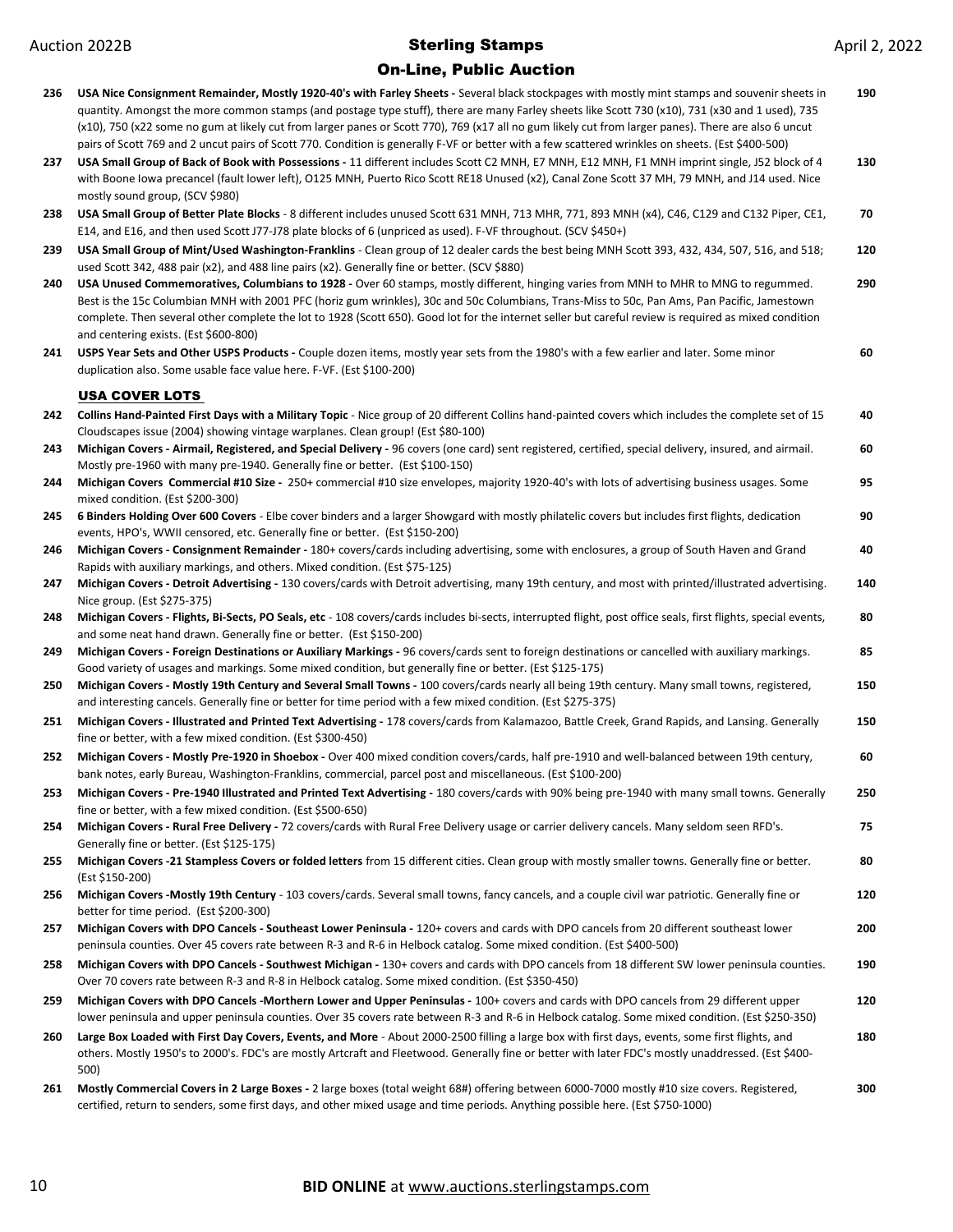#### On-Line, Public Auction

| 262 | Postal Cards 1896-1897 Lansing MI Weather Forecast Cancels - Group of 23 postal cards (and a cover) from 1896-7 with Lansing MI weather<br>forecast receiving cancels. All different dates. Rarely seen and highly collectible area of postal history. F-VF. (Est \$250-300)                                                                                                                                                                                                                                                                                                                               | 120 |
|-----|------------------------------------------------------------------------------------------------------------------------------------------------------------------------------------------------------------------------------------------------------------------------------------------------------------------------------------------------------------------------------------------------------------------------------------------------------------------------------------------------------------------------------------------------------------------------------------------------------------|-----|
| 263 | US Patriotics, First Flights, and More Covers - 2 covers albums, one with over 100 WWII Patriotics, and another with about 100 first flights,<br>dedications, and 25 other miscellaneous. A few of the patriotics are unused and some of the miscellaneous include first days. Most are are pre-1950.<br>Generally fine or better throughout. (Est \$175-200)                                                                                                                                                                                                                                              | 95  |
| 264 | USA 19th Century Covers, 11 Different - 1850-70's Mostly banknote issues, but includes a Scott 11 on an embossed lady's cover, as well as Scott 26a<br>and 64b (as is), and 113 on individual covers. Owner's original retail \$570. Somewhat mixed condition. (Est \$200-300)                                                                                                                                                                                                                                                                                                                             | 130 |
| 265 | USA Airmail Covers/Cards with Some Better - Cover binder holding 94 airmail covers and first days. Starts with a Scott C1 pair on registered cover,<br>then a dozen or so covers from the 1930's. Several different cachet producers round up the lot with first days to the 1970's. Some mixed condition<br>just on a few earlier covers. (Est \$200-250)                                                                                                                                                                                                                                                 | 95  |
| 266 | USA Early Airmail Covers, Scott C1-6 - 11 different covers each with representation of the first 6 airmail stamps. Four are first flights and another is a<br>Zeppelin flight. Dates range from 1922-1930. An appealing group in F-VF condition. (Est \$300-350)                                                                                                                                                                                                                                                                                                                                           | 160 |
| 267 | USA Group of 25 Covers/Cards with Vending Coil Franking - Includes a couple Vendo-Matic and the rest Schermack Type III with Scott 344, 384,<br>408, 409, 482, & 577. Good group for the online/show cover dealer. Some mixed condition. (Est \$150-200)                                                                                                                                                                                                                                                                                                                                                   | 85  |
| 268 | USA Stampless and Other 19th Century Cover Lot - About 140 19th century covers (including 17 stampless, many with enclosures, plus over 60<br>other miscellaneous US covers in the 1900-1940 range. Housed in 2 mismatching cover albums. Very mixed condition. (Est \$175-200)                                                                                                                                                                                                                                                                                                                            | 90  |
| 269 | USA, 9 Early Steamship/Seapost Related Covers - 19th century to 1915, with some stampless (1855), several with nice Steamship, Ship, and<br>Seapost postal strikes. Dealer priced at \$280. Some mixed condition. (Est \$100-150)                                                                                                                                                                                                                                                                                                                                                                          | 70  |
| 270 | Wonderful Airmail, Airmail-Related Cover Lot, 200+ Covers - Very clean group of flights, first days, events and dedications, and other airmail<br>related covers. Dates range from the 1930's with mostly first flights and airmail events followed by mostly first days after 1940. Some of the<br>highlights include Scott C10, C12, C24 first days, a Zepp flight card with Scott C18, C25-C31 set of FD covers, large airport event cover with Scott 704-<br>715. Later first days are mostly unaddressed and feature different cachets. Very nice lot all on black stock pages. F-VF. (Est \$400-500) | 250 |
|     |                                                                                                                                                                                                                                                                                                                                                                                                                                                                                                                                                                                                            |     |
| 271 | <b>USA FIRST DAY COVER LOTS</b><br>Group of FDC Collections and Postcards - Large box holding several first day collections includes 3 Birds and Flowers, 1986 Presidents, Wildlife, and<br>the best being Famous American loor Unaddressed (some have been erased) FDCs with slight foxing and a few with gum line bleed through on back<br>only. There is also a couple postcard binders, Generally F-VF. (Est \$125-200)                                                                                                                                                                                | 60  |
| 272 | Banker Box Loaded with Colorful First Day Covers - About 2000-2500 first days (some inaugurals also) filling a banker box. 1940's to 2000's with a<br>variety of cachet makers, like Staehl, Fluegel, lots of Fleetwood for the latter years, and others. Generally fine or better with later mostly<br>unaddressed. (Est \$400-500)                                                                                                                                                                                                                                                                       | 200 |
| 273 | Souvenir Pages, 1970's-2000's, Over 1000 - Appears to be all different, many topicals, high Scott value. A few with some edge faults, otherwise F-<br>VF. (Est \$100-200)                                                                                                                                                                                                                                                                                                                                                                                                                                  | 50  |
|     | <b>UNITED NATIONS</b>                                                                                                                                                                                                                                                                                                                                                                                                                                                                                                                                                                                      |     |
| 274 | Two Large Boxes of United Nations Stamps and First Day Covers - Huge accumulation which we went through and found much modern material to<br>the mid 2010's along with some very pretty first days from that same time period. Of course it also comes with the less popular earlier material. It's a<br>hodge podge of disorganized stuff, but patience will pay off with lots of catalog value. Generally F-VF throughout. (Est \$400-600)                                                                                                                                                               | 200 |
| 275 | United Nations Mint Collection to 1995 in 4 Scott Specialty Albums - Beautiful collection in 4 binders with slipcases. First binder has singles<br>(includes an UNTEA set and Scott 38 souvenir sheet MNH), the last 3 have inscription blocks. Missing some of the later issues but everything is                                                                                                                                                                                                                                                                                                         | 95  |
| 276 | pristine and ready for you to continue. (Est \$200-300)<br>United Nations Unused and Organized Accumulation - Mostly organized by year sets to 1992, includes 5 years of flag sheets (1980//1989). Also a<br>1951-78 collection on album pages. Geneva and Vienna also spotted. Not counted is the first days and UN commercial mail. Priced and ready to sell!<br>(Owner's SCV \$1672)                                                                                                                                                                                                                    | 55  |
|     | <b>CANADA</b>                                                                                                                                                                                                                                                                                                                                                                                                                                                                                                                                                                                              |     |
| 277 | Canada Better Early Victoria Issues - 5 different stamps, Scott 37 regummed, 69 MNH, 71 MLH, 72 appears regummed, 73 MH. Centering varies<br>from fine to F-VF. Nice group. (Est \$400-600)                                                                                                                                                                                                                                                                                                                                                                                                                | 190 |
| 278 | Canada Scott 14-15 Selected for Cancels - Selection of 14 stamps (three are Scott 14) apparently having 4-ring cancels with a variety of numerals.<br>Included is a Scott 14 forgery. Expect some faults and varied centering. (Est \$90-120)                                                                                                                                                                                                                                                                                                                                                              | 50  |
| 279 | Canada Scott 17, 18 (x2) Used, Avg - 1859 Issues, tiny faults. (SCV \$475)                                                                                                                                                                                                                                                                                                                                                                                                                                                                                                                                 | 40  |
| 280 | Canada Small Queen Accumulation with Color Varieties - Around 75 used stamps all identified by a knowledgeable collector and neatly mounted<br>on Scott quadrille pages. Includes Scott 37d copper red shade with faults and PFC (SCV \$1500), and several 10c values. Some scattered faults, but a<br>nice lot awaiting completion! (Est \$250-300)                                                                                                                                                                                                                                                       | 120 |
| 281 | Canada Scott 24, Small Group of Used Large Queens - 5 different used stamps, 4 having 2-ring cancels with different numerals, and one with fancy<br>cancel. Also includes a Scott 24 forgery of questionable origin. Few faults. (Est \$90-120)                                                                                                                                                                                                                                                                                                                                                            | 50  |
| 282 | Canada Scott 28 Used, Fine (x4), 121/c Large Queen - 3 selected for cancels, decent centering for issue, but there are faults. (SCV \$500)                                                                                                                                                                                                                                                                                                                                                                                                                                                                 | 50  |
| 283 | Canada Scott 55 MNH Pair Fine, 6c Jubilee - Lovely pair with a few perf separations. Light gum crease left stamp. MNH. (SCV \$1150)                                                                                                                                                                                                                                                                                                                                                                                                                                                                        | 150 |
| 284 | Canada 1928 KGV Pictorial set pairs, IMPERF horizontally, Most MNH VF - Scott 149e - 159c complete set. Scott 150e, 153e, 154c (2c, 5c and 8c)<br>values are lightly hinged at top. Others are MNH. Rare! (SCV \$3720)                                                                                                                                                                                                                                                                                                                                                                                     | 950 |
|     |                                                                                                                                                                                                                                                                                                                                                                                                                                                                                                                                                                                                            |     |

**285 Canada Scott OX3 MNH Fine, 1907 Post Office Seal -** Popular stamp with stellar engraving. MNH, fine. (SCV \$325) **44**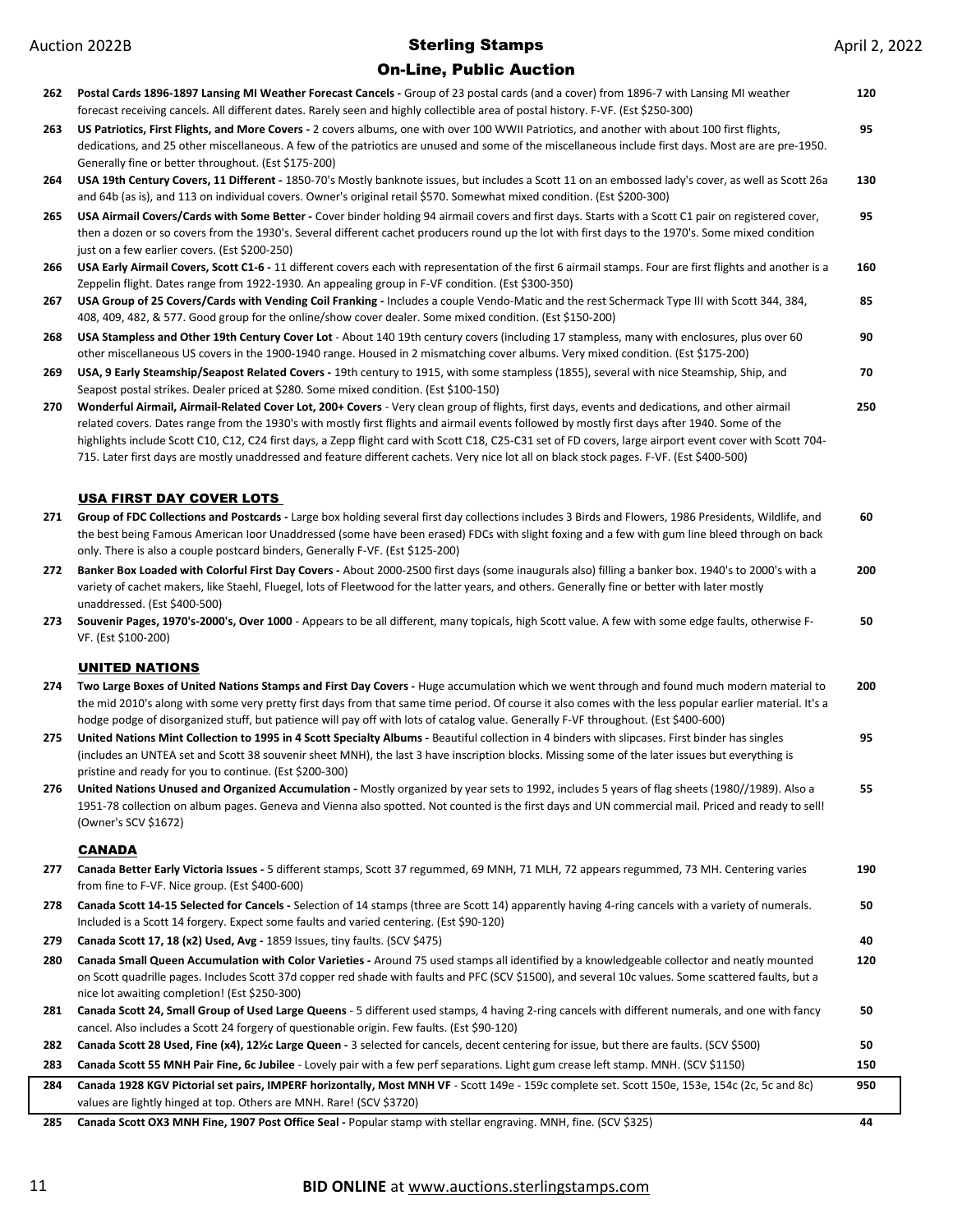### On-Line, Public Auction

### CANADA COVERS

|     | <u>CANADA COVERS</u>                                                                                                                                                                                                                                                                                                                                                                                                                                                                                                                                                                                                                       |     |
|-----|--------------------------------------------------------------------------------------------------------------------------------------------------------------------------------------------------------------------------------------------------------------------------------------------------------------------------------------------------------------------------------------------------------------------------------------------------------------------------------------------------------------------------------------------------------------------------------------------------------------------------------------------|-----|
| 286 | Canada Scott 15 on Cover, 1865, Perth to Ottawa City - Dec 1865 from Perth, stamp has intense color and cancelled with 4 ring 29. Ottawa City<br>receiving cancel on reverse, Dec 4 1865. Backflap damage but still quite nice. (Est \$75-100)                                                                                                                                                                                                                                                                                                                                                                                             | 28  |
| 287 | Canada Scott 37, F1 on Registered Cover, 1879 - Small queen issue and 2c orange registration issue tied to registered cover by pair of fancy<br>"Crossroads" cancels, Owen Sound MR 11 79 to Islington, ON. Reduced at left, otherwise F-VF. (Est \$75-100)                                                                                                                                                                                                                                                                                                                                                                                | 28  |
|     | <b>CANADA COLLECTIONS/LOTS</b>                                                                                                                                                                                                                                                                                                                                                                                                                                                                                                                                                                                                             |     |
| 288 | Canada and Provinces Miscellaneous in a Stockbook - 32 page stockbook holding stamps, cut squares, cancels, dues, revenues (several mid-range<br>values here), coils (lots of modern face value), seals, labels, and some postage. Mostly fine or better. (Est \$200-300)                                                                                                                                                                                                                                                                                                                                                                  | 100 |
| 289 | Canada and Provinces Used Collection in Scott Specialty Album to 1962 - Hinged mounted collection of several 100 stamps with several in the \$50+<br>range throughout and complete after 1929, including the airs and special delivery, along with a good representation of dues and officials. Provinces<br>include several better Newfoundland earlies (note Caribou set complete), and about a dozen New Bruswick and PEI add to the mix. Expect some<br>faults, but generally fine or better throughout. (Est \$350-400)                                                                                                               | 160 |
| 290 | Canada and Newfoundland in a Stockbook - Nice accumulation of some early Canada (note a pair of Admiral MH booklet panes), lots of face value<br>but mostly lower value, precancels in blocks, and then a group of Newfoundland on dealer cards. Fills about 70% of a 32 page stockbook. Expect                                                                                                                                                                                                                                                                                                                                            | 85  |
| 291 | some mixed condition but a majority is sound. Take a look! (Est \$200-300)<br>Canada Dealer Stock - Victoria to 1960's - Many, many 100's of mint and used stamps on manila stock pages ranging from early to the 1960's or so.<br>There is back of book in airmails and dues, and then a nice selection of Provinces. Unfortunately most of the mint is stuck down and will need some<br>care in removing. Still worth our low start bid since there is value in the used Victorian era. High catalog value but very mixed condition. (Est \$100-<br>200)                                                                                 | 50  |
| 292 | Canada MNH Plate Blocks in Stockbook - 32 page stockbook filled with several 100 mint plate blocks mostly in the 32c to 49c range with several<br>higher and lower. Much of the lower value (under 10c) weren't counted in the face value. (Face \$500)                                                                                                                                                                                                                                                                                                                                                                                    | 150 |
| 293 | Canada MNH Souvenir Sheets, Plate Blocks and More in Stockbook - 32 page stockbook filled with mostly modern souv sheets, booklets (mostly<br>self adhesive), plate blocks and some singles. Manageable duplication exists. Generally F-VF and better. (Face \$475)                                                                                                                                                                                                                                                                                                                                                                        | 150 |
| 294 | Canada Small Queen Stamp Accumulation - Four different auction lots purchased back in 1985 which the owner never got around to processing.<br>Several hundred (possibly 1000) stamps (all Scott 35, 37, and 41). Expect some shade varieties and cancel pickings. Some faults since several stamps<br>are hinged to old approval pages and were selected for cancels, not necessarily condition. (Est \$150-200)                                                                                                                                                                                                                           | 70  |
| 295 | Canada and Newfoundland Cover Selection - Group of 45 covers includes only a couple 19th century, one being Canada Scott 8 on an 1858 dated<br>circular (but does not look tied), a few hotel and other advertising covers from 1930's, and several first days. The few Newfoundland covers are<br>mostly registered or first days. Nice group in generally fine or better condition. (Est \$100-150)                                                                                                                                                                                                                                      | 65  |
|     | <b>FOREIGN STAMPS, COLLECTIONS, COVERS BY COUNTRY</b>                                                                                                                                                                                                                                                                                                                                                                                                                                                                                                                                                                                      |     |
| 296 | Argentina Scott C25-C29 Used Complete Set, 1930 Zeppelin - Green overprints, Some rough perfs., tiny flaws. F-VF. (SCV \$541)                                                                                                                                                                                                                                                                                                                                                                                                                                                                                                              | 70  |
| 297 | Argentina Collection in Scott Album to 1974 - Clean mostly mounted collection of a couple 100 mint and used stamps. Pages not be complete but<br>there is a scattered representation of early issues and more plentiful amount of later issues and back of book. Few post-1974 pages with a few more<br>stamps. Spotted a few better here and there, but mostly lower end material in F-VF condition. Pencil marks on pages. (Est \$175-200)                                                                                                                                                                                               | 95  |
| 298 | Australia and Areas Cover Group - Over 40 covers consisting of a few States, a few censors, and about half being first days starting in the 1930's and<br>going into the 1960's. Also includes a nice selection of AAT first days. Clean, collectable, or saleable. (Est \$75-100)                                                                                                                                                                                                                                                                                                                                                         | 44  |
| 299 | Australia Mint/Used Postal Stationery Group - About 85-90 apparently all different pieces, mostly modern, a few stamped to order. Various sizes.<br>Some mixed condition, but generally fine or better. (Est \$100-150)                                                                                                                                                                                                                                                                                                                                                                                                                    | 50  |
| 300 | Austria - Accumulation in Glassines, Mint/Used - Several 100 glassines holding mostly quantities (sometimes heavy) of mint singles, sets, and part<br>sets filling a file box. Starts in 1910 with Scott 128-41 part set, and ends with Scott. You'll see several of the long less expensive definitive sets along<br>with Scott 398-404 Hitler overprints, and several 1950's commemoratives in quantities like Scott 560-2, 565-7, 589, 592, 594, 595, 599-603, 608.<br>Finishes up in the late 1960's, Could be a good lot to fill lists. A few used along with a mixture of MNH and MH. Generally F-VF throughout. (Est \$200-<br>300) | 95  |
| 301 | Austria - Accumulation of Covers/Cards - Around 250 covers and cards with about a couple dozen being stampless, with many interesting markings,<br>to the mid-1800's. Then many Jozef issues on cover to 1910 or so. Later covers accompany with a handful of first days. Generally fine or better, with<br>most of the stampless being F-VF for time period. (Est \$300-400)                                                                                                                                                                                                                                                              | 150 |
| 302 | Austria 1929 Zeppelin Card, Flight LZ-127, America Trip - Sieger 27A. 1-5 August 1929 straight through trip to North America. Innsbruck 7.V.29<br>cancel with Aug 5 1929 New York receiving cancel. Blue hand cancel. Friedrichshafen Bodensee 15 MAY 29 cancel. Card is blank on back and F-VF.<br>(Est \$60-80)                                                                                                                                                                                                                                                                                                                          | 36  |
| 303 | Early Azerbaijan Collection on Scott Pages - Strong collection of a couple 100 mainly unused stamps formed by a knowledgeable collector starting<br>with the 1918 Allied occupation issues complete to page unused, followed by National Republic issues with paper varieties, handstamped<br>surcharges, 1921 pictorial labels and a pair of semi-postals. Mostly sound material, possible counterfeits as nothing is certified, but one of the better<br>collections we've encountered. Clean, expect a few faults, but generally fine or better throughout. (Est \$200-300)                                                             | 110 |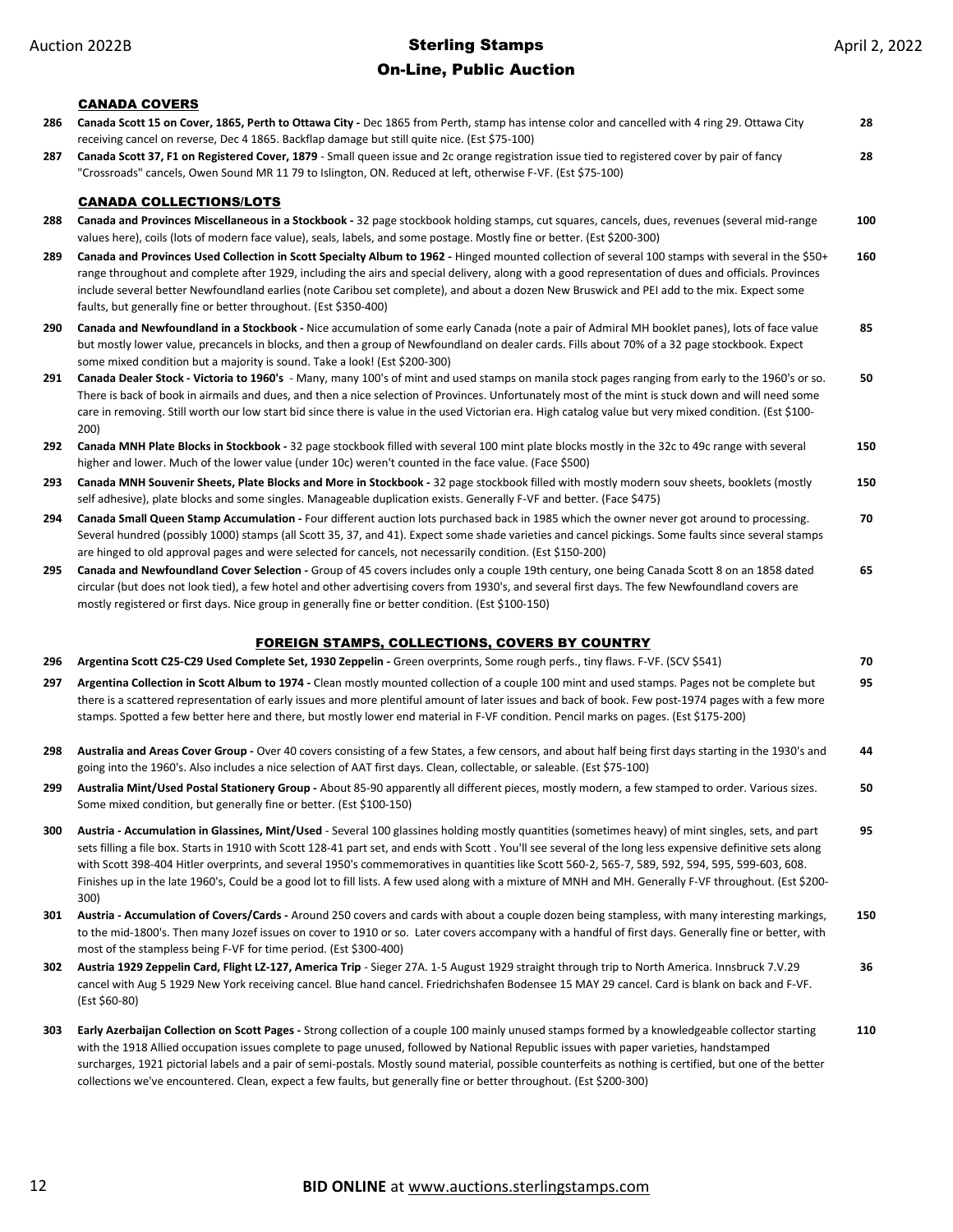## On-Line, Public Auction

| 304 | Belgium Scott 9 MLH, 4 Margin, 1861 Leopold I - Beautiful stamp, o.g., with light pencil mark on back. (SCV \$225)                                                                                                                                                                                                                                                                                                    | 55  |
|-----|-----------------------------------------------------------------------------------------------------------------------------------------------------------------------------------------------------------------------------------------------------------------------------------------------------------------------------------------------------------------------------------------------------------------------|-----|
| 305 | Belgium Scott 9 Used Pair, 4 Margin - Nice pair, with margins clear all around (tight in places), and circular date cancels. (SCV \$250)                                                                                                                                                                                                                                                                              | 55  |
| 306 | Belgium Scott 135 MH F-VF, 2Fr Helmut - Nicely centered, with hinge remnant. (SCV \$375 as MH)                                                                                                                                                                                                                                                                                                                        | 70  |
| 307 | Belgium Scott B34-B47 MH Complete Set, Surcharges - Fine or better, with most being F-VF. (SCV \$1048 as MH)                                                                                                                                                                                                                                                                                                          | 260 |
| 308 | Belgium Scott B46 Used F-VF, 5fr+5Fr Surcharge - Blunt perfs at right. (SCV \$200)                                                                                                                                                                                                                                                                                                                                    | 36  |
| 309 | Belgium Scott B132-B143 MHR F-VF Complete Set - Very nice key set! (SCV \$1175 as MH)                                                                                                                                                                                                                                                                                                                                 | 290 |
| 310 | Belgium Scott B144-B150 MLH F-VF Complete Set - Well centered for issue. (SCV \$255 as MH)                                                                                                                                                                                                                                                                                                                            | 65  |
| 311 | Belgium Scott B354-B359 IMPERF/Specimen Unused Complete Set - Issued 1943, imperf with "specimen" overprints. Matching control numbers on<br>backs. Issued without gum. (COB €120)                                                                                                                                                                                                                                    | 30  |
| 312 | Belgium Cute Little Semi-Postal Mint Collection - Over 175 stamps and souv sheets all neatly written up and presented on quadrille pages in an old<br>springback album covering 1962-1974. F-VF. (Est \$60-80)                                                                                                                                                                                                        | 30  |
| 313 | Belgium Mint Singles from Better Souvenir Sheets - 4 diff. Scott 221 MH, B106a MH, B178a MNH, and B179a MLH. F-VF. (SCV \$280)                                                                                                                                                                                                                                                                                        | 44  |
| 314 | Belgium Officials Collection to 1966 on Scott Pages - Clean and complete to cut down Scott pages, mostly mint hinged. Does include Scott O42-6,<br>O52, O57, and O59. A few stamps may be stuck due to erratic hinging. Generally F-VF. (Est \$75-100)                                                                                                                                                                | 38  |
| 315 | Bhutan Scott 152-152F MNH VF, 1973 Phonograph Records - The always popular set issued 1973. Never played. (SCV \$461.50)                                                                                                                                                                                                                                                                                              | 120 |
| 316 | Brazil 1930 Zeppelin Cover, Flight LZ-127, Brazil to Lakehurst - Sieger 59E, Linprint airmail envelope. South American Flight. Large Correio Airmail<br>Condor cancel 28 MAI 30. Lakehurst MAY 31 1930 receiving cancel. Semi-Official Airmail with Zeppelin overprint affixed for postage. Cover is F-VF.<br>(Est \$75-100)                                                                                          | 44  |
| 317 | Brazil 1930 Zeppelin Cover, Flight LZ-127, Brazil to Lakehurst - Sieger 59E. South American Flight. Condor Airmail label affixed Large Correio Airmail<br>Condor cancel 28 MAI 30. Lakehurst MAY 31 1930 receiving cancel and "Hotel Gloria" (Rio de Janeiro) insignia on back. Semi-Official Airmail affixed<br>for postage. Cover is F-VF. (Est \$75-100)                                                           | 44  |
| 318 | China Covers Mostly to USA, 1930-40's - Small group of 13 mostly airmail covers sent to the USA, several with added postal markings (mostly<br>postage due). Few first flights in the mix. Geenerally fine condition. (Est \$90-120)                                                                                                                                                                                  | 50  |
| 319 | China Mint/Used Postal Stationery Group - About 40 pieces including a few duplicates, mostly modern, a few stamped to order. Mostly mid 20th<br>century, some very ornate, coming in various sizes. Some mixed condition, but generally fine or better. (Est \$100-150)                                                                                                                                               | 50  |
| 320 | China MNH Lunar New Year Singles, Sets, Souvenir Sheets - On stock pages, includes some better PRC complete booklets, 1981 to 2000's singles<br>and sets (no Monkey). ROC starts in the 1960's. Great opportunity for topical or China collector. F-VF throughout. (Est \$200-300)                                                                                                                                    | 100 |
| 321 | China Unused Sheets and Multiples, 1930-40's - 6 full sheets of 100 and several part sheets. All appear unused, with no gum as issued, some<br>identifications in pencil on selvage. Few wrinkles, but generally fine or better. (Est \$100-150)                                                                                                                                                                      | 50  |
| 322 | China Scott 471 (Footnote) Russia Philatelic Society Souvenir Sheet - Used, with the added marginal overprints issued in Shanghai China 1943.<br>Couple tone spots and a tiny corner crease to note. Otherwise F-VF. Rarely seen! (SCV \$800)                                                                                                                                                                         | 200 |
| 323 | People's Republic of China Mint Unused Sets, 1972-1974 - 9 complete sets, MLH or hinged in selvage (there are 4 sets with selvage). F-VF. (SCV<br>\$525)                                                                                                                                                                                                                                                              | 95  |
| 324 | People's Republic of China MNH Complete Sets - Couple dozen better mostly better sets including Scott 1104-7, 1108-13, 1114-6, 1126-9, and<br>others. Also includes souvenir sheet Scott 344a. Many of the stamps have slight to mild toning so please examine. F-VF centering throughout. (SCV<br>$$2600+$ )                                                                                                         | 375 |
| 325 | Cuba Scott 1-4 Unused No Gum F-VF - Very presentable copies of the first issue with clear loop watermarks. All 4-margin although close of a few.<br>Tiny negligible faults. (SCV \$2450)                                                                                                                                                                                                                              | 240 |
| 326 | Denmark Scott C1-C5 Used Complete Set, F-VF, Airplane & Plowman - First airmails issued 1925-9. All nicely centered, some rough perfs. (SCV<br>\$847)                                                                                                                                                                                                                                                                 | 85  |
| 327 | Ecuador Collection in Scott Specialty Album to 1976 - Several 100 mostly unused stamps mounted on Scott Specialty pages. Mostly low end but we<br>did spot some mid-range material. Although the binder is beat-up and the pages have pencil marks, much can still be salvaged from this collection.<br>Owner's SCV is over \$1000. Few faults but generally fine or better. (Est \$150-250)                          | 95  |
| 328 | French Colonies Modern First Day Covers - Over 50 first days covers with 1/3 being Fr Poly and 2/3 being FSAT. Several better FSAT stamps with<br>some being addressed. Clean group. (Est \$100-200)                                                                                                                                                                                                                  | 48  |
| 329 | Germany and Areas Collection (1939-45) in Borek Album - Hinge mounted WW2 era collection of several 100 singles, stamps, souvenir sheets with<br>much value in both the regular issues and semi-postals, as well as the Bohemia Moravia and General Government. Spotted 1936 Olympic and Hitler<br>sheets, better sets in the \$20-40 range with some higher. Worth review. Generally fine or better. (Est \$300-350) | 150 |
| 330 | Germany and Areas Minkus Album plus More - Collection mounted to album pages, mostly remaindered Minkus pages (few Scott), singles and part<br>sets. Along for the ride is a small accumulation on dealer cards and glassines in which the owner's SCV is \$2000. Some better include Berlin used                                                                                                                     | 110 |

Scott 9N38, 9N62-3, 9N75-9, Germany B34-7, and a few others. Condition is mixed so viewing is recommended. (Est \$200-300)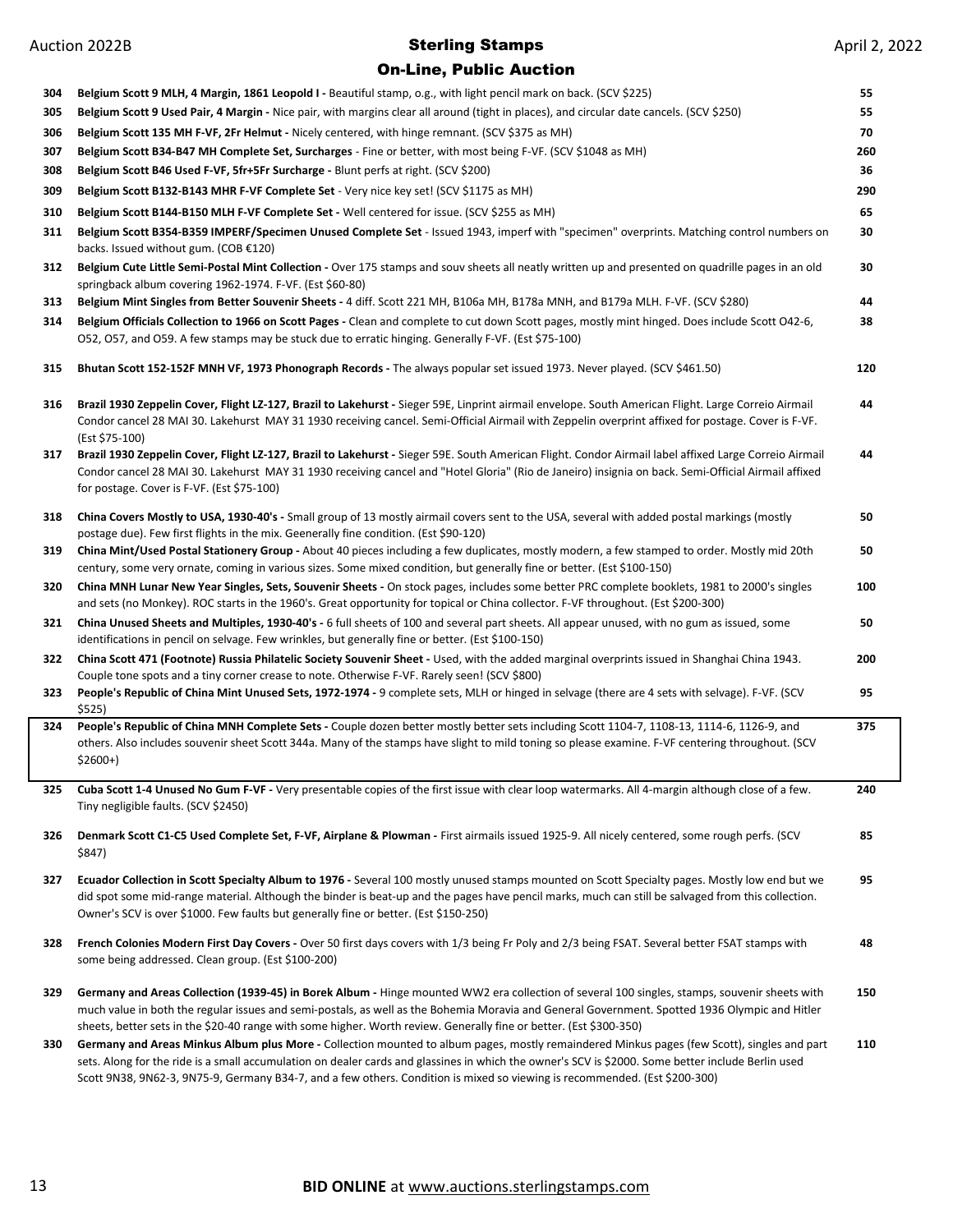| 331 | German Related Group of Covers/Cards WWI and WWII Era - Wonderful group of over 60 Covers and cards including a few first days. Several<br>occupation, Danzig, Saar, General Government, Poland POW, and more. Few are oversized. Still a popular area of collecting. Clean overall. (Est \$200-<br>300)                                                                        | 120 |
|-----|---------------------------------------------------------------------------------------------------------------------------------------------------------------------------------------------------------------------------------------------------------------------------------------------------------------------------------------------------------------------------------|-----|
| 332 | Germany and Areas Cover Accumulation - Around 100 covers with best being the 3rd Reich time period. A few miscellaneous stamps included in                                                                                                                                                                                                                                      | 75  |
| 333 | the mix. Mixed condition. (Est \$150-200)<br>Germany and Areas Mint/Used Postal Stationery Group - Over 100 apparently all different pieces, a mix between early and modern, with a few<br>stamped to order. Includes a few German States and Hitler era. Various sizes. Minimal condition issues and generally fine or better. (Est \$150-250)                                 | 85  |
| 334 | German Cameroun Mint/Used Collection on Hingeless Pages - Nice parallel collection of mint and used on cut-down KaBe hingeless pages. Includes<br>unused Scott 1-6, 7//18, 20//25 and used Scott 1-6, 1b, 7-17. Few faults but ready for completion. (Est \$120-160)                                                                                                            | 75  |
| 335 | German Caroline Islands Scott 19 Used F-VF with Rendon Cert - High value 5Mk Kaiser Yacht. Select stamp! (SCV \$450)                                                                                                                                                                                                                                                            | 90  |
| 336 | German Caroline Islands Mint/Used Collection on Hingeless Pages - Nice parallel collection of mint and used on 3 cut-down KaBe hingeless pages.<br>Includes unused Scott 1-6, 3a-4a, 7-18, 21-3, and used Scott 18 with a nice CDS. Few faults but ready for completion. (Est \$120-180)                                                                                        | 75  |
| 337 | German East Africa Parallel Mint and Used Collection - Around 75 stamps mounted on cut-down hingeless KaBe pages. Better unused include Scott<br>1-5, 6-10, 23-27, 29, 31-41, and used 1-5, 6-10. 20. 21a, 37. Few small faults but generally fine or better. (SCV \$1386)                                                                                                      | 160 |
| 338 | German Kiauchau Parallel Mint/Used Collection on Hingeless Pages- Small collection on about 3 dozen mint and used stamps on 4 cut-down KaBe<br>hingeless pages. Unused highligts include Scott 16, 27, 33-42, and used Scott 10-7, 27. Worth continuation. (Est \$50-75)                                                                                                        | 30  |
| 339 | German Mariana Islands & Marshall Islands Mint/Used Collection - Nice parallel collection of mint and used on cut-down KaBe hingeless pages.<br>Includes Mariana Islands unused Scott 11-16, 17-28, and used Scott 17-22, 24-26. Marshall Islands includes unused 7-8, 10-2, 13-24, 26-7 and used<br>Scott 7-9, 13-9, Few flaws, clean and ready for completion. (Est \$90-120) | 55  |
| 340 | German New Guinea Parallel Mint and Used Collection - Around 3 dozen stamps mounted on cut-down hingeless KaBe pages. Include Scott 1-5, 1b<br>7-18, 20-3, and used 1-5, 7-13, 16. Few small faults but generally fine or better. (SCV \$342)                                                                                                                                   | 40  |
| 341 | German Samoa Mostly Mint/Used Collection on Hingeless Pages - Nice parallel collection of mint and used on cut-down KaBe hingeless pages.<br>Includes unused Scott 51-6, 57-68, 70-3 and used Scott 51-6, 57//67. Few flaws, clean and ready for completion. (Est \$150-200)                                                                                                    | 80  |
| 342 | German Southwest Africa Parallel Mint and Used Collection - Few dozen stamps mounted on cut-down hingeless KaBe pages. Better unused<br>include Scott 18, 24, 26-34, and used 22-3, 30. Few small faults but generally fine or better. (SCV \$667)                                                                                                                              | 75  |
| 343 | Germany Scott B60a, B63a Mint Booklet Panes - 1934 Workers F-VF and hinged in selvage. (SCV \$140 as MH)                                                                                                                                                                                                                                                                        | 30  |
| 344 | Germany Scott B91-B92 MNH Souvenir Sheets (x4 sets) 1936 Olympics - Gum is somewhat crackly, and some slight toning. F-VF. (SCV \$800)                                                                                                                                                                                                                                          | 90  |
| 345 | Germany Hitler Souvenir Sheets, Scott B102 (x8) MNH F-VF - Perfed issue, 8 select copies, all MNH, F-VF. (SCV \$420)                                                                                                                                                                                                                                                            | 65  |
| 346 | Germany 1924 Zeppelin Cover, Flight LZ-126, Z.R.3 - Sieger 20. First trip Zeppelin Airship to North America. Violet cachet and handstamp "with<br>airship Z.R.3 transport". 10 OKT 24 Friedrichshafen Luftpost cancels, Oct 15 1924 Brooklyn NY receiving cancels. Few wrinkles, rounded corners. Nice<br>early period cover. (Est \$40-60)                                     | 30  |
| 347 | Germany 1929 Zeppelin Photo Postcard, Flight LZ-127, Orient Trip - Sieger 23IA. An auxiliary post office was on board for the first time, with its<br>own red-purple hand cancel. Friedrichshafen Bodensee 24 MAR 29 cancel. F-VF card. (Est \$90-120)                                                                                                                          | 50  |
| 348 | Germany 1930 Zeppelin Photo Postcard, Flight LZ-127, Baltic Trip - Sieger 88AAa. Green handstamp "Airship Zeppelin Trip Around Baltic 1930".<br>Cancellation Friedrichshafen Delivery Berlin. F-VF card. (Est \$120-150)                                                                                                                                                        | 65  |
| 349 | Germany 1930 Zeppelin Postal Stationery Card, Flight LZ-127, Basel Zeppelin Post - Sieger 95. Germany Zeppelin card with October 12, 19300<br>cancel on airmail stamps and card. Includes a nice strike of the "Basel Zeppelinpost" red postal cancel. Clean, F-VF. (Est \$30-40)                                                                                               | 20  |
| 350 | German Occupation of Belgium Unused Complete - Two complete sets, Scott N1-9, N10-25 hinged to an album page. F-VF. (SCV \$122 as MH)                                                                                                                                                                                                                                           | 30  |
| 351 | German Occupation/Locals Collection - Several 100 stamps hinge mounted or mounted to quadrille pages in binder, with a few covers and some<br>Michel listed items adding spice to this lot. Value in the Alsace-Lorraine overprint sets (MNH), Plebiscites, Russian Zone, and others. Worth a look.<br>Generally F-VF. (Est \$200-300)                                          | 95  |
| 352 | German Plebiscite Mint Accumulation - Clean lot of Scott 5N, 6N, and 8N's in glassines, nice variety of Baden, Rhine, and Wurttemberg with some<br>minor duplication. Still a popular area and this could help your stock or collection. Mostly MNH, F-VF. (Est \$100-120)                                                                                                      | 65  |
| 353 | Germany Berlin Better Booklet Panes - Scott 9N42a (x2), 9N43 (x2), 9N47a, 9N49a, all panes of 6 (5 stamps and label), with the duplicates having<br>different labels. A few with tiny flaws or short perfs, but still a nice group. MNH, Centering is F-VF. (SCV \$390)                                                                                                         | 48  |
| 354 | German Offices in China Parallel Mint and Used Collection - Over 75 stamps mounted on cut down hingeless KaBe pages. Better unused include                                                                                                                                                                                                                                      | 160 |
|     | Scott 1-6, 2a-4a, 6a, 33-4, 43, 45a, 56, and used 1-6, 2a,-4a, 6a, 24-34, 37-45a, 52, 54, 56. Few small faults but generally fine or better. (SCV \$1386)                                                                                                                                                                                                                       |     |
| 355 | German Offices in Morocco Parallel Mint and Used Collection - About 90 stamps (few shade varieties) mounted on cut-down hingeless KaBe pages.<br>Better unused include Scott 1-6, 7-18, 20-30, 45-57, and used 45-57 with a few selvage pieces used as hinges. Few small faults but generally fine or<br>better. (SCV \$1661)                                                   | 200 |
| 356 | German Offices in Turkish Empire Parallel Mint and Used Collection - Over 80 stamps (few shade varieties) mounted on cut-down hingeless KaBe<br>pages. Better unused include Scott 6, 12, 13-24 (21-3 are signed, 24 MNG), 31-8, 40, 42, 55-9, and used 1-2, 6, 8-12, 19-22, 41, 55-9. Few small<br>faults but generally fine or better begging for completion. (Est \$300-350) | 170 |
| 357 | Saar Complete Semi-Postals Unused - Complete run of semi-postals, Scott B1-B126 on dealer 102 cards. Mostly MH, with a few MNH or MHR.<br>Maybe an occasional flaw but mostly F-VF throughout. Nice group. (SCV \$1761)                                                                                                                                                         | 250 |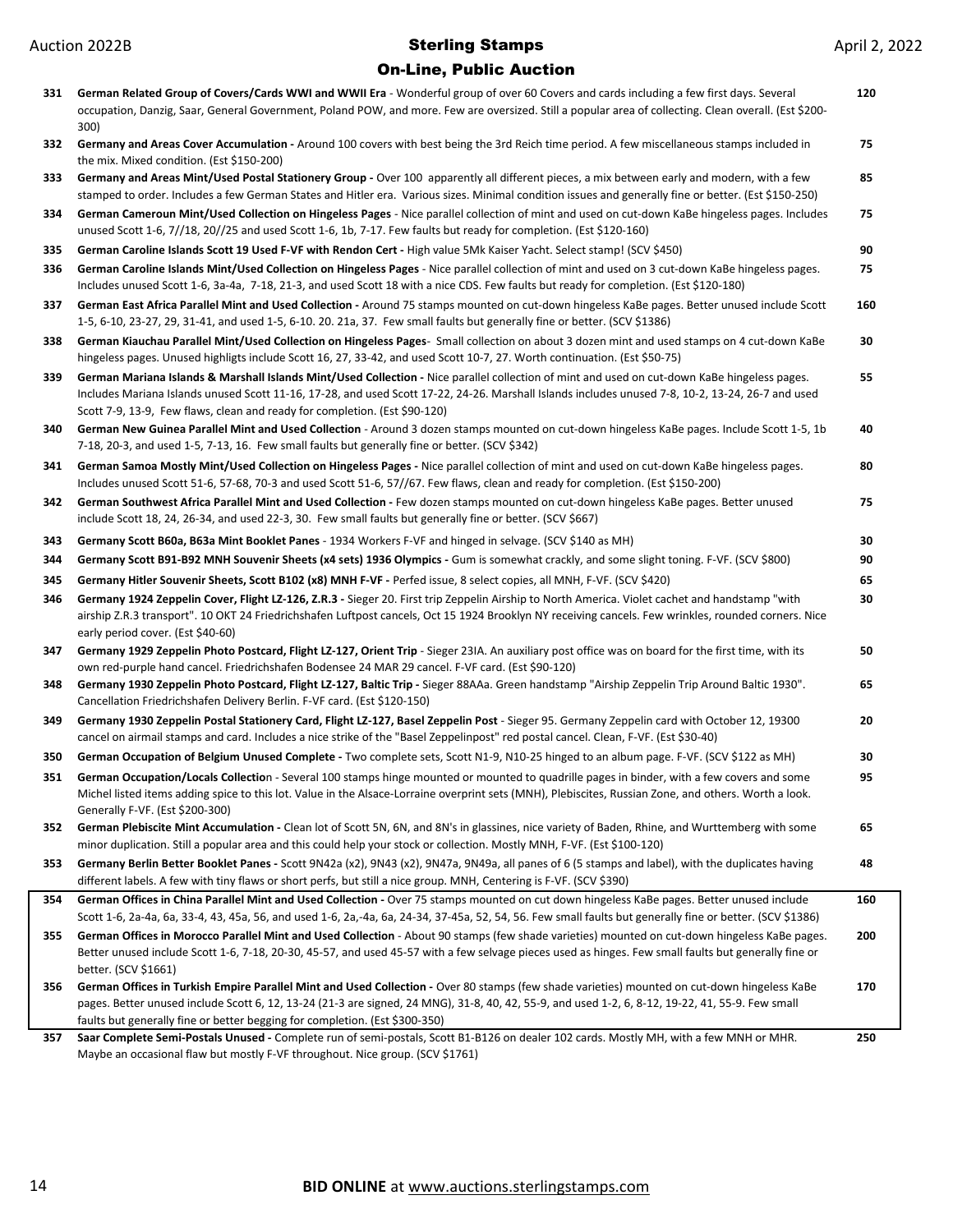# Auction 2022B **Sterling Stamps** On-Line, Public Auction

| 358 | Great Britain Scott 1-2 Used, Penny Black and 2p Blue - Bright used stamps with tiny faults. Scott 1 is just 3 margins (tight at right, in at top), and<br>Scott 2 has 3 adequate margins (in at right). (SCV \$1325)                                                                                                                                                                                                                                                                                                                                                                                                                                                                                                       | 150 |
|-----|-----------------------------------------------------------------------------------------------------------------------------------------------------------------------------------------------------------------------------------------------------------------------------------------------------------------------------------------------------------------------------------------------------------------------------------------------------------------------------------------------------------------------------------------------------------------------------------------------------------------------------------------------------------------------------------------------------------------------------|-----|
| 359 | Great Britain 38 Different Prestige Booklets - Values to \$62 with many over \$30. Scott BK157//BK200. Clean, F-VF. (SCV \$1160)                                                                                                                                                                                                                                                                                                                                                                                                                                                                                                                                                                                            | 160 |
| 360 | Great Britain Large Booklet Accumulation - Approx 350 complete booklets all identified (and apparently different) identified by both Scott and<br>Gibbons by an advanced collector. Perfect for the collector or retailer. A clean stock. (Est \$400-600)                                                                                                                                                                                                                                                                                                                                                                                                                                                                   | 220 |
| 361 | Great Britain Mint Complete Booklets - About 75 booklets, appears to be modern era and most are identified by Scott and/or Gibbons. Clean group.<br>(Est \$150-200)                                                                                                                                                                                                                                                                                                                                                                                                                                                                                                                                                         | 70  |
| 362 | Great Britain Mint/Used Postal Stationery Group - About 60 pieces including a few stamped to order, a few wrappers. Spans early to mid 20th<br>century. Some mixed condition, but generally fine or better. (Est \$90-120)                                                                                                                                                                                                                                                                                                                                                                                                                                                                                                  | 50  |
| 363 | Greenland Mint Complete Booklets, 1990-2001 - 19 total booklets with 11 different, but no more than 2 of each. F-VF. (SCV \$540)                                                                                                                                                                                                                                                                                                                                                                                                                                                                                                                                                                                            | 75  |
| 364 | Hungary 1931 Zeppelin Cover, Flight LZ-127, Hungary Post - Sieger 102.Ab. Hungary Zeppelin card with 31 MAR 28 legipost cancels on 2 pengo<br>airmail stamp and 20 filler regular issue. Includes a excellent strike of the Zeppelin Hungary postal cancel. Clean and VF. (Est \$100-150)                                                                                                                                                                                                                                                                                                                                                                                                                                   | 60  |
| 365 | Hungary 1931 Zeppelin Flight Card, Flight LZ-127, Hungary Post - Sieger 102.Aa. Hungary Zeppelin card with 31 MAR 29 legipost cancels on 1 pengo<br>airmail stamp and 12 filler regular issue. Includes a nice strike of the Zeppelin Hungary postal cancel. Light soiling but still fine. (Est \$90-120)                                                                                                                                                                                                                                                                                                                                                                                                                   | 44  |
| 366 | Iran Scott 1130-1132 on Registered First Day Cover - First day cover sent to Tennessee commemorating the 1100th birth anniv. of Rudaki, a blind<br>Persian poet issued on Dec 24, 1958. Additional franking on reverse to make up registered rate including a postal tax stamp. Cover opened at<br>bottom. F-VF. (Est \$40-60)                                                                                                                                                                                                                                                                                                                                                                                              | 20  |
| 367 | Israel MNH Tab Collection in Scott Specialty Album to 1985 - Very clean collection (w/slipcase). Nothing real expensive, but there is a Scott 16<br>souvenir sheet. Appears complete after 1952. Worth continuation. F-VF throughout as the collector was picky. (SCV \$200-250)                                                                                                                                                                                                                                                                                                                                                                                                                                            | 95  |
| 368 | Israel First Day Covers and More! - About 170 first days between 1948 and 1962 highlighted by many early with and without tabs. Includes Scott 1-9<br>without tabs on a FDC as well as Scott 16 souvenir sheet. Also spotted some commercial and first flight covers. Generally F-VF. (Est \$100-150)                                                                                                                                                                                                                                                                                                                                                                                                                       | 60  |
| 369 | Japan Scott 1c Unused w/Corner Flaw, 2017 APS Cert -stating "unused, no gum, genuine, flawed LL corner." 4 margin stamp. (SCV \$325)                                                                                                                                                                                                                                                                                                                                                                                                                                                                                                                                                                                        | 60  |
| 370 | Japan Scott 3a Used w/Faults, 2017 APS Cert - stating "used, genuine, repaired in several places." Tight margins. (SCV \$425)                                                                                                                                                                                                                                                                                                                                                                                                                                                                                                                                                                                               | 42  |
| 371 | Japan Scott 306a MNH Souvenir Sheet w/Folder 1940 National Park - Daisetsuzan National Park souvenir sheet. Few gum bends. (SCV \$350)                                                                                                                                                                                                                                                                                                                                                                                                                                                                                                                                                                                      | 80  |
| 372 | Japan Scott 311a MNH Souvenir Sheet w/Folder 1940 National Park - Kirishima National Park souvenir sheet. Few gum bends. (SCV \$360)                                                                                                                                                                                                                                                                                                                                                                                                                                                                                                                                                                                        | 85  |
| 373 | Japan Scott 422a MNH F-VF, "Beauty Looking Back" Souvenir Sheet - Lovely sheet that has some toned gum. F-VF. (SCV \$350)                                                                                                                                                                                                                                                                                                                                                                                                                                                                                                                                                                                                   | 75  |
| 374 | Japan Scott 456 MLH F-VF, Children's Expo 1949 Souvenir Sheet - LH at top in 3 places. Typical gum bends. (SCV \$275 as MH)                                                                                                                                                                                                                                                                                                                                                                                                                                                                                                                                                                                                 | 65  |
| 375 | Japan Scott 479a Sheet of 5, MNH F-VF, 1949 Moon and Geese - Some light gum toning. F-VF. (SCV \$800)                                                                                                                                                                                                                                                                                                                                                                                                                                                                                                                                                                                                                       | 150 |
| 376 | Modern MNH Korea in a Stockbook - A nicely laid out group of Korea displaying over 100 singles and matching souvenir sheets, 1960-2000's. No<br>heavy hitters but material is very clean and MNH. (Est \$200-250)                                                                                                                                                                                                                                                                                                                                                                                                                                                                                                           | 100 |
| 377 | Korea - Small Group of Mint and Used Souvenir Sheets - Over a couple dozen, about half are used, and highlighted by Scott 579a. Most of the mint<br>appear previously hinged. F-VF. (SCV \$221)                                                                                                                                                                                                                                                                                                                                                                                                                                                                                                                             | 28  |
| 378 | Latvia Under Russian Occupation on Scott Pages - 3 dozen mostly unused stamps mounted on 2 cut-down Scott pages. Includes Scott 2N2 used,<br>2N12//2N22 mixed unused/used, 2N23-36 unused but missing 2N35, and 2N45-57 unused complete with a few used beneath. Fake<br>overprints/surcharges exist on issues to 1919. Nice group. (Est \$120-150)                                                                                                                                                                                                                                                                                                                                                                         | 65  |
| 379 | Liechtenstein MNH Accumulation of Sheetlets - Large stock of sheetlets and singles from the late 1970's to the mid 1980's, Scott 543//819. There is<br>duplication, sometimes heavy. Very clean material in 3 SAFE midsize albums and one White Ace binder. Inventory included. SCV \$2800+. (Est \$400-<br>600)                                                                                                                                                                                                                                                                                                                                                                                                            | 190 |
| 380 | Malaya - Japanese Occupation Collection on Minkus Pages - A fine collection of a couple 100 mounted stamps, mostly unused starting with Straits<br>Settlements followed by the various Malayan States, with pencil marks helping in the Scott identification. Notables include Straits Scott N9, N11<br>used, N20a unused, Malaya N30-41, NJ8-13, NJ14-20 all unused; Johore NJ6-10 unused, Negri Sembilan N1, N17-N26, N28-31 unused and N2, N4,<br>N11 used; Pahang N2, N9 unused; Perak N7, N11, N18a, N27a, N32a unused; Selangor N23, N25, N41 unused; Trengganu N32-N33, N47, N60<br>unused, and N42, N59 used. Mostly fault free stamps, some hinge remannts, worthy of expansion and consideration. (Est \$300-350) | 160 |
| 381 | Manchukuo Collection on Minkus Pages plus Extras - Collection of unused and used (sometimes both) mounted/hinge mounted to Minkus pages.<br>Several complete sets and better singles. Highlights include Scott 1-18 and 37-55 (both mixed unused/used), unused 62-5, 71-4, 79-82, 83-100, and<br>pretty much complete thereafter, with C1-4. A couple stock pages of extras follow which seem to have value, one having mostly unused Sanabria                                                                                                                                                                                                                                                                              | 130 |

### **BID ONLINE** at www.auctions.sterlingstamps.com

listed 1947 Liberation issues that are overprinted. Great start to a still popular area. Generally fine or better. (Est \$250-300)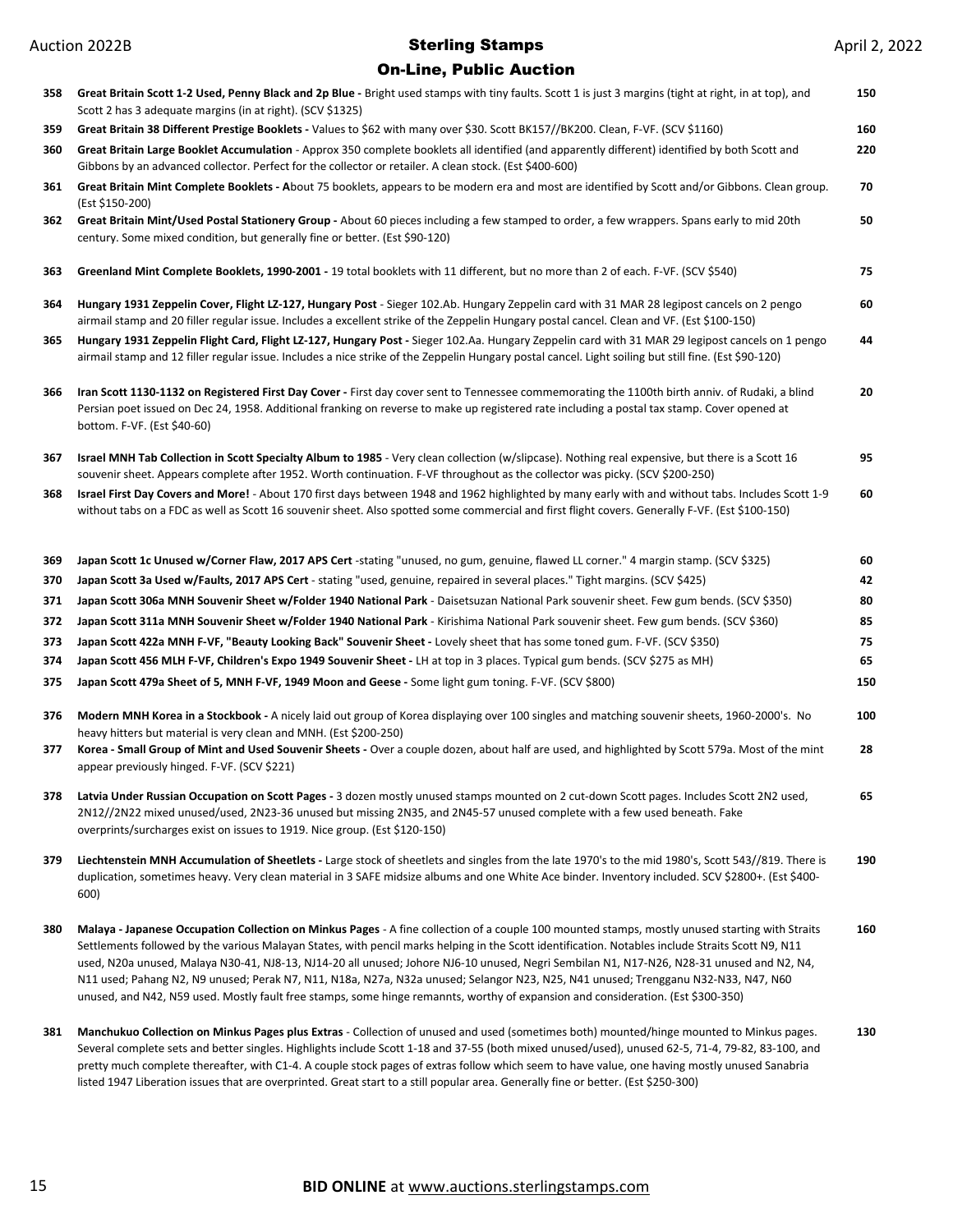| 382 | Memel Parallel Mint/Used Collection on Scott Pages - Nice collection holding a several 100 mint and used on parallel pages. Spotted unused Scott 1-<br>17, C1-7, and used 1-17, 29, N24, N26, N28-30, N31-43, N70-82 and more. There are also a few gutter pairs and many noted to be MNH. The<br>Lithuanian Occupation area is about 60-70% complete for mint and used. Includes a glassine with mostly German Administration unused stamps.<br>Merits consideration. Generall fine or better throughout. (Est \$400-500)                                                                                                                                                                                                                                                                                | 220 |
|-----|-----------------------------------------------------------------------------------------------------------------------------------------------------------------------------------------------------------------------------------------------------------------------------------------------------------------------------------------------------------------------------------------------------------------------------------------------------------------------------------------------------------------------------------------------------------------------------------------------------------------------------------------------------------------------------------------------------------------------------------------------------------------------------------------------------------|-----|
| 383 | Mexico Mint Accumulation on Black Stockpages - Likely over 1000 stamps include an excellent array of early issues, some with noted paper<br>varieties, Porte de Mar issues, and a nice selection of back of book. Manageable quantities of mostly MH issues going into the 1970's. Take a look!<br>Generally fine or better throughout. (Est \$300-400)                                                                                                                                                                                                                                                                                                                                                                                                                                                   | 150 |
| 384 | Mexico Mint/Used Collection on Scott Pages to 1978 - Clean mounted and hinged collection of several 100 mint/used stamps in 2-post Scott<br>binder. Few better spotted. Excellent candidate for expansion. Few faults mostly in the 19th issues, then generally F-VF thereafter. (Est \$300-400)                                                                                                                                                                                                                                                                                                                                                                                                                                                                                                          | 150 |
| 385 | Mongolia Collection on Scott Pages to 1945 - Clean mounted collection of mostly unused which include Scott 7, 16a, 17a, 18-20, 19a, 32-3, 39-40,<br>42, 62-74, and 83. The few used include Scott 16-7, 20a, and 22a. Nice collection of difficult to obtain material. Few faults and may include a few<br>suspect, but many nice stamps. (Est \$350-400)                                                                                                                                                                                                                                                                                                                                                                                                                                                 | 190 |
| 386 | Philippines Cover/Card Accumulation - A group of over 125 covers and cards. Half are WWII related with many interesting usages, cancels, and<br>censure markings. Others will include first days, events, and first flights. Much is priced to help the internet dealer or collector. Condition generally<br>fine or better. $(Est $450-500)$                                                                                                                                                                                                                                                                                                                                                                                                                                                             | 220 |
| 387 | Poland General Government Covers - 5 different covers, the best being a registered Government in Exile cover. Others are favor cancelled with<br>Krakau CDS. All neatly opened and F-VF. (Est \$90-120)                                                                                                                                                                                                                                                                                                                                                                                                                                                                                                                                                                                                   | 38  |
| 388 | Singapore Mostly Modern Issues in a Stockbook - About 150-200 mint singles, sets, and souvenir sheets, all appear to be NH. Few duplicates. Pretty<br>stuff that is generally F-VF or better. Owner's SCV \$680. (Est \$150-200)                                                                                                                                                                                                                                                                                                                                                                                                                                                                                                                                                                          | 90  |
| 389 | Spain Scott 287-296 MH Complete Set, 1905 Don Quixote - varying centering and hinging. Few tiny faults. (SCV \$499 as MH)                                                                                                                                                                                                                                                                                                                                                                                                                                                                                                                                                                                                                                                                                 | 70  |
| 390 | Spain Scott 373-85, C12-7, E6 Unused Complete Set - 1930 Railway Congress, 20 diff includes airmails and special delivery issue. Scott 373-9 no<br>gum, others mostly MHR. Few tiny faults. Centering generally F-VF. (SCV \$439 as MH)                                                                                                                                                                                                                                                                                                                                                                                                                                                                                                                                                                   | 90  |
| 391 | Spain Scott B122 MVLH VF, Virgin of the Pillar 10p+4p High Value - Appears MNH but has a tiny gum flaw. Beautifully centered! (SCV \$175 as MH)                                                                                                                                                                                                                                                                                                                                                                                                                                                                                                                                                                                                                                                           | 44  |
| 392 | Spain and Colonies Mint Singles, Sets, Souvenir Sheets in Stockbook - Large repaired stockbook holding several 100 mint (mostly MNH). There is a<br>little Spain, but still some value, followed by mostly lower end colonies, but lots of it. Clean in need of a new home. F-VF. (Est \$150-200)                                                                                                                                                                                                                                                                                                                                                                                                                                                                                                         | 75  |
| 393 | Spain 1930 Zeppelin Card, Flight LZ-127, Spain to Brazil - Sieger 58Ac. South American Flight. Spain post office special cancel. Postmarked Sevilla 17<br>May 1930, arriving in Rio de Janeiro 25MAI1930, Bahia 29.V.30 receiving cancel on back. Card is F-VF with some slight corner wear. (Est \$90-120)                                                                                                                                                                                                                                                                                                                                                                                                                                                                                               | 50  |
| 394 | Spain 1930 Zeppelin Cover, Flight LZ-127, Spain to Spain - Sieger 58C. South American Flight. Spain post office special red cancel. Postmarked Sevilla<br>16 May 30, arriving also in Sevilla 7 Jun 30. Larger #10 size cover, somewhat worn around perimeter with some light soiling. (Est \$200-300)                                                                                                                                                                                                                                                                                                                                                                                                                                                                                                    | 95  |
| 395 | Spain 1930 Zeppelin Cover, Flight LZ-127, Spain to USA - Sieger 58B. South American Flight. Spain post office special red cancel. Postmarked Sevilla<br>18 May 1930, arriving in Lakehurst 31 May 1930. F-VF with some light soiling. (Est \$90-120)                                                                                                                                                                                                                                                                                                                                                                                                                                                                                                                                                      | 50  |
| 396 | La Aguera Mostly Unused Selection on Scott Page - Compact collection of 19 mostly unused stamps including specimens Scott 8S-13S. Mostly<br>sound with fine or better centering. A good start to this difficult possession. (SCV \$326)                                                                                                                                                                                                                                                                                                                                                                                                                                                                                                                                                                   | 65  |
| 397 | Elobey, Annobon, & Corisco Collection on Scott Pages - Mounted collection of 46 different on reduced size Scott pages. Includes Scott 13, 15, 30-1,<br>39-53, 55-60. Some small faults, some hinge remnants, with centering generally fine or better. Tough to find material. (Est \$100-150)                                                                                                                                                                                                                                                                                                                                                                                                                                                                                                             | 65  |
| 398 | Fernando Po Unused Collection on Scott Pages - Mounted collection of over 130 diff unused stamps going to 1929. Many difficult items to obtain<br>here, some mixed condition, some with hinge remanats. Highlights includes 2-4, 11, 23, 25, 25a, 26, 27a, 28, 39-40, 59, 61, 82-3, 85, 87, 89-103, 104-<br>11, 150-1, and 170-80. Very mixed cenetering throughout. Great start to a popular area. (Est \$250-350)                                                                                                                                                                                                                                                                                                                                                                                       | 130 |
| 399 | Spanish Morocco Parallel Mint and Used Collection on Album Pages - Good start to an advanced collection with a nice selection of early Spanish<br>Offices, mint and used, missing only the high values. Better Spanish Morocco include unused Scott 51, 90-1, 93-107 (w/E4), 108-20, 121-8, 144-57<br>(less 154), 158-63, 169-75 (w/souv sheets), 198-213 (w/E8), 214-229 (w/E10), 234A-235, 280-91 (w/E11), and complete between years 1940-55.<br>Semi-postals and airmails are unused complete (less B31). Also includes Tangier unused Scott L1-11, followed by a goup of unused/used Tetuan.<br>Note that there are several used stamps on alternating pages in this collection. Owner's older SCV is about \$3100. Generally fine or better<br>throughout with an occasional fault. (Est \$600-800) | 375 |
| 400 | Sweden Complete Booklets, Over 90 Different - A small box holding complete booklets, apparently all different and ranging from Scott 414a to<br>2551e. All identified in glassines. F-VF. (Est \$200-250)                                                                                                                                                                                                                                                                                                                                                                                                                                                                                                                                                                                                 | 95  |
| 401 | Switzerland Collection to 1960's - Minkus specialty album holds couple 100 mint or used stamps, with most of the stamps between 1920 and the<br>end. Few scattered earlies and semi-postals of some value. Few faults, generally fine or better. Take a look! (Est \$120-150)                                                                                                                                                                                                                                                                                                                                                                                                                                                                                                                             | 75  |
| 402 | Switzerland 1929 Zeppelin Card, Flight LZ-127, Swiss Post Office - Sieger 46. Swiss Post Office post special cancel. Zeppelin Post Switzerland. St.<br>Gallen 2.XI.29 arrival cancel. Mailed with Switzerland airmail stamps, cancelled with red special cancel. Card has minimal writing on back and F-VF.<br>(Est \$30-40)                                                                                                                                                                                                                                                                                                                                                                                                                                                                              | 20  |
| 403 | Switzerland 1930 Zeppelin Real Photo Postcard, Flight LZ-127, Basel-Zurich - Sieger 95. October 12, 1930, Swiss Zeppelin cancel as well as Zurich<br>CDS for same date. Photo side of card has some corner damage. (Est \$30-40)                                                                                                                                                                                                                                                                                                                                                                                                                                                                                                                                                                          | 18  |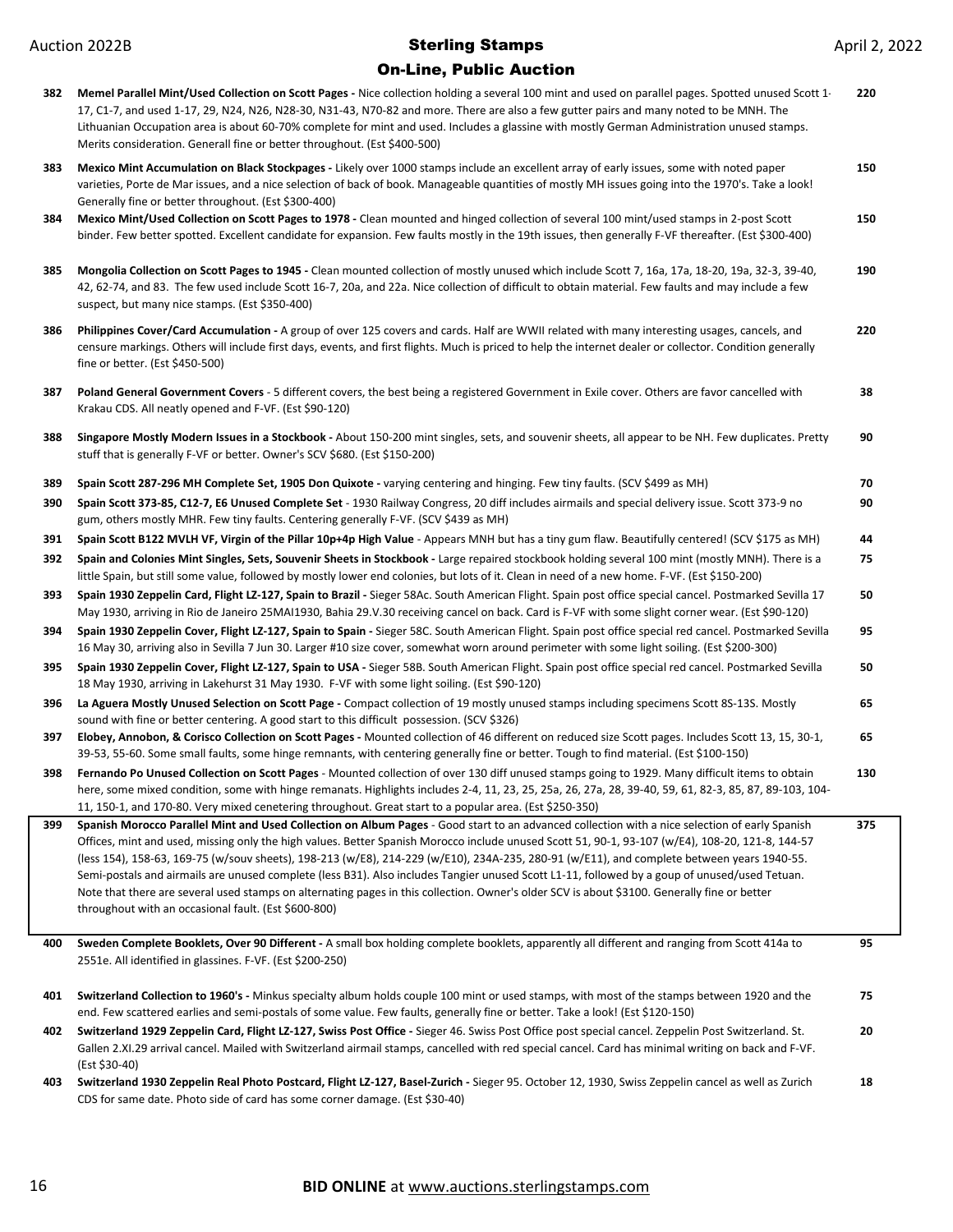#### On-Line, Public Auction

COLLECTIONS by AREA **404 British 20th Century Mint/Used on Cards -** About 60 cards holding a couple 100 mint/used singles, part sets, and a few complete sets with values ranging from \$1 to mostly \$5-20 with several higher. A few better issues spotted, but note some scattered toning and tiny faults. Owner's SCV over \$1800. (Est \$250-350) **150 405 British Commonwealth Cover/Card Group** - Over 250 covers and cards, a majority being from 1930-60. Many are first days but we did spot some others from Burma, Leeward Islands, Tin Can Mail, Zanzibar, North Borneo, and many others. Worthwhile group for the internet or show dealer. Clean. (Est \$350-450) **200 406 British Commonwealth Mint/Used on Cards -** About 100 cards holding couple 100 mint/used singles, part sets, and sets with values ranging from \$1 to mostly \$5-20 with some higher. Better earlier issues spotted, but note some scattered toning and tiny faults. Owner's SCV over \$2600. (Est \$250- 350) **180 407 British Commonwealth Mint/Used on Cards** - Over 100 cards holding several 100 mint/used singles, part sets, and sets with values ranging from \$1 to mostly \$5-20 with several higher. Better earlier issues spotted, but note some scattered toning and tiny faults. Owner's SCV over \$4000. (Est \$500-800) **400 408 British Victoria Era Mint/Used on Cards -** About 70 cards holding well over 100 mint/used singles and part sets with values ranging from \$1 to mostly \$5-20 with several higher. Better earlier issues spotted, but note some scattered toning and tiny faults. Owner's SCV over \$1900. (Est \$250- 300) **150 409 Europe Cover/Card Group -** Over 190 covers and cards, a majority being from 1930-60. Nice representation of Estonia is present, as well as stampless covers from Spain, censored covers, some first days, a nice selection of used postal stationery from a variety of nations. A few colonies also included. Another worthwhile group for the internet or show dealer. Generally fine or better throughout. (Est \$200-300) **130 410 Central America Collection in Scott Specialty Album to 1960's -** Somewhat remaindered collection with several 100 mint and used stamps from countries like El Salvador, Honduras, Nicaragua, and Panama. Lots of stamps but mostly low-end singles and sets. Some faults, generally fine or better. (Est \$100-150) **50 411 Middle East Accumulation in Large Stockbook -** Many 100's of singles, sets, and a few mini-sheets and souvenir sheets set-up in a stockbook. Spotted mint and used Jordan, Syria, Afghanistan, Iraq (many unused sets), Saudi Arabia, and then a bunch of mostly Scott unlisted sand-dune stuff either unused or CTO. Worth a look as there may be a few better. Some mixed condition, but generally fine or better. (Est \$200-250) **95 412 Greenland and Faroe Islands Accumulation of Maximum Cards, First Days, Etc -** Large box holding Maximum cards first days, and postcards. Most of the Greenland value is in a couple 100 maxi cards in dealer 110A cards prices with a current dealer price list retail of \$1492. The Faroes have 2 binders of max post cards from 1981-2019 quite complete. There is very nice topical appeal throughout. Clean, fine or better throughout. (Est \$150- 250) **75 413 Scandinavia Cover/Card Accumulation, Many First Days -** Over 75 covers and cards , mostly in the 1940-60 period, majority being first days which have a showing of better in the Norway and Iceland have. Clean Lot! (Est \$120-150) **75** WORLDWIDE COLLECTIONS and LOTS **414 Stockbook Holding Mostly Vintage Stamps** - 3/4 of a 32 page smaller stockbook is filled with mostly older issues from around the world. Pockets of decent value scattered within such as Italian States, some India, Morocco locals, early Japanese (maybe good, maybe not), Japan Mihons, early Austria, few USA including Philippines, Cyprus, Canada revenues, Liberia freaks, and more. Careful though - many nice stamps, but buyer beware of the suspect stuff. (Est \$750-900) **375 415 Large Box of Albums and Folder Lots -** A picked over Switz Collection with some meat left, 3 stockpages of Netherlands MNH sets in quantity, Dom Rep used on stock pages, a couple worldwide albums with 500 and 1000 or stamps, several folder lots worth looking at (best is Switzerland). Also a small collection of Swiss soldier stamps and covers neatly annotated but showing some age (toning). Many 1000's of stamps, mostly very affordable types, but worth a look. Some mixed condition but generally fine or better throughout. (Est \$175-250) **100 416 Hodge Podge in a Stockbook -** A real soup to nuts accumulation of mint foreign and US singles, sets, souvenir sheets, all neatly laid out in a 32 page stockbook. Some of the highlights include Poland Occupation, Penguins, Germany (Scott OL1-8, 212-7, 301-9, 804) Poland Genl Govt (Scott N17-29, N30-55, NO1-15), a nice selection of Mexico Exporta, Modern Japan (17500 yen face), and finally USA Americana series in plate blocks plus others. Very clean and MNH material. (Est \$300-350) **150 417 Massive Accumulation of Stamps on Stock Sheets -** Around 650 manila stockpages, mostly 12 row all filled with generally used worldwide stamps. Previous owner would take these to stamp shows and sell them by the page. Spotted foreign 19th century as well as US Forever stamps cut close on paper. At about 100 stamps per page, you're looking at 65,000+ stamps from all parts of the globe. Anything possible but it'll be like finding a needle in a haystack. In two large boxes. (Est \$600-800) **300 418 2 Banker Boxes with 1000's in Binders -** Mint and used on stockpages, approval pages, all in binders. Spotted an occasional nugget or two. You'll likely find some more. Have fun! (Est \$300-400) **150 419 3 Stockbooks of Foreign Stamps** - Mostly Europe fills 3 different 32-page stockbooks and a couple of added pages. Nice variety of mostly common stamps, but there may be a nugget or two discovered. Generally fine or better and worth a peek! (Est \$100-150) **50 420 Foreign First Days, Mostly 1940-60's -** Around 450 covers neatly presented in large dealer cards. Nice variety of countries so take your around the world tour. Generally fine or better throughout. (Est \$200-250) **100**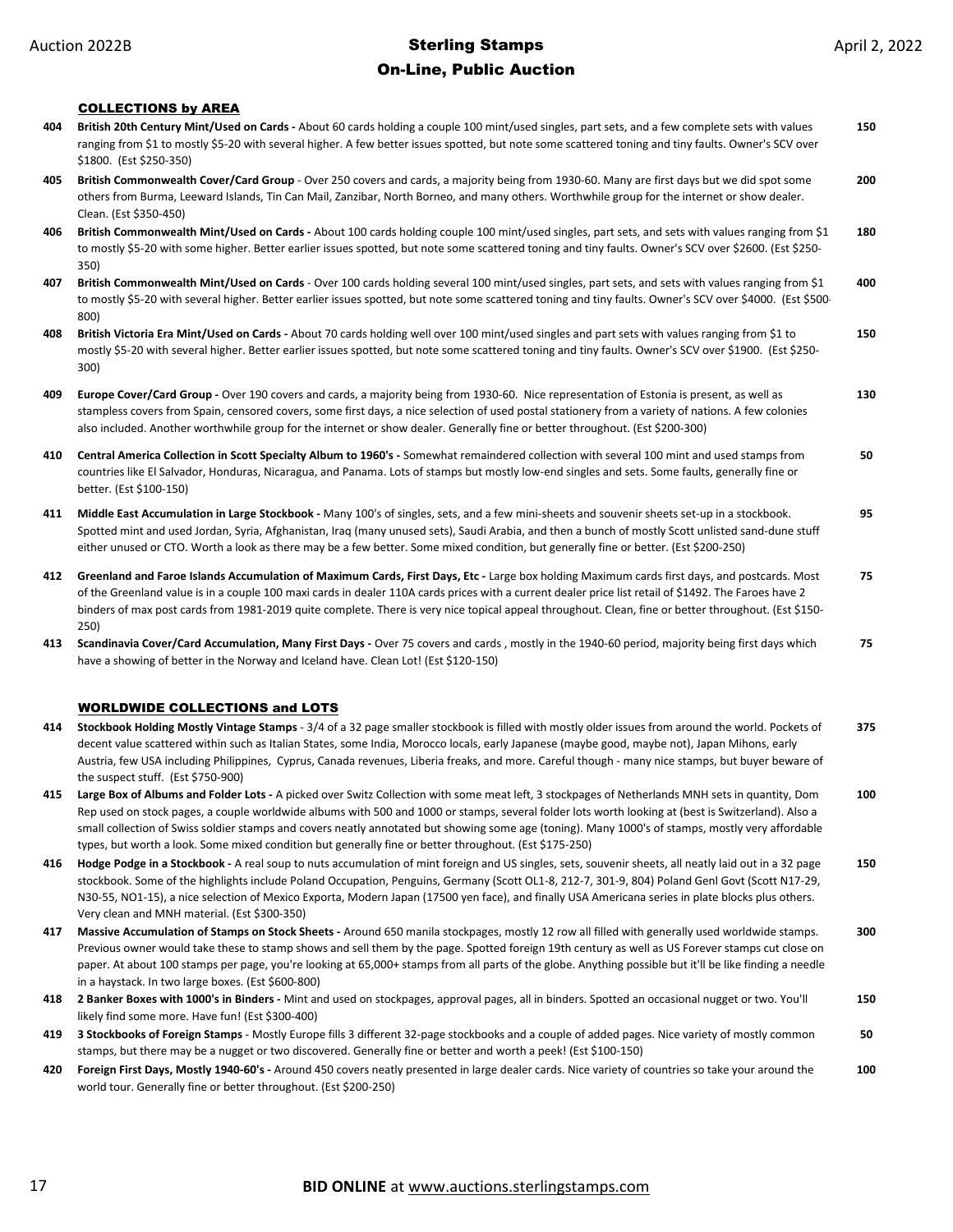#### On-Line, Public Auction

**421 Foreign Mint Singles, Sets, Souvenir Sheets in Stockbook -** Lots of mostly MNH mid-range singles and sets from several different countries and colonies, populate a stack of black stockpages. Spotted sets to \$160 with many in the \$20+ range. Notables include some Great Britain Offices, British Colonies, Europa, Greece, and some topicals. Here's an opportunity to add some better stuff to your collection or dealer stock. Mostly F-VF or better. (Est \$600-800) **375 422 Harris Standard Deluxe Album, Only A-H, with 1000's -** Old album that's pretty much held together with duct tape covers countries from "A" to "H". Lots of stamps here with the best value in the China and PRC. Expect some mixed condition. (Est \$200-300) **100 423 Huge Accumulation of Souvenir Sheets, Stamps - Wow!** - Several 1000 souvenir sheets and likely the same amount of stamps, with majority being mint. Many different countries of the world. All in 6 pizza boxes, mostly in glassines, with some identified. Hours of enjoyment here! Expect some duplication. Offered with a tantalizing opening bid. A few may have wrinkles due to storage, but generally F-VF. (Est \$1000-2000) **500 424 Stuffed Scott Modern Album with 1000's -** 1964 edition of the popular album with many 1000's (no US), making this album starting to bulge. Lots of (mostly) common used stamps with some of the more potent countries being Belgium, China, France, Germany, Hungary, India, and few others. Pick out what you need and recycle the rest. Expect some mixed condition. (Est \$300-500) **160** WORLDWIDE COVER LOTS **425** British West Indies Boxlot with First Day Covers - About 500 covers, variety of colonies, great topical content. Owner SCV for stamps is over \$1000. 426 Foreign Cover Lot, Nice Variety, Different Time Periods - Over 100 clean covers with over half being from South/Central America. Earlier covers **95** include some censored, advertising, airmail, and first days. Nice group overall and generally fine or better. (Est \$90-120) **46 427 Foreign Mint/Used Aerograms -** 85 items from different countries including Great Britain, India, Japan, Fiji, Ghana, and others. Some interesting or unusual items in generally fine or better condition. (Est \$90-120) **50 428 Mixed Cover Lot - Mostly Australia and Russia -** Includes a cover binder with about 100 Russia Arctic and Antarctic covers, then a couple 100 mixed mostly mid-20th century Australia covers including some meter stuff. Nothing fabulous but examination may prove otherwise. Some mixed condition. (Est \$100-150) **50 429 Small Group of Better Worldwide Covers and Postcards** - 70 items sleeved and priced ranging from \$10 to \$50 with a few higher. Highlights include a pair of older foreign advertising postcards, 2 covers each with non-Scott listed Pro Political Victims affixed and sent through the mail, several better postal stationary (mostly used), couple better foreign first days, and a few pieces of ephemera like a 1912 Republican National Convention and 1939 NY World's Fair Ticket booklet cover. Several interesting items await your dealer stock or collection. Retail is \$2500 per pricing. Clean and generally F-VF throughout. (Est \$750-1000) **475** WORLDWIDE TOPICAL LOTS **430** Baseball Topical Accumulation of Covers and Stamps - Couple dozen first day covers including an uncacheted Scott 855, Centennial, Ruth, Gehrig, Robinson, Clemente, sets of Legends of Baseball (2000) and Baseball Stadiums (uncacheted 2001 and a few gold foils). A few event covers included along with Grenada mini-sheets of 9 featuring MLB players with some duplication. Clean material and good start to a popular topic. (Est \$20-40) **10 431 Germany and WW2 Propaganda Cards - Lot #1 - Some Rare Items!** - Over 30 items. Mostly postcards (unused and used), some real photo. Owner's retail is around \$2000 with almost 1/2 of the cards retailing \$50-\$300. Generally fine or better throughout. (Est \$600-800) **350 432 Germany and WW2 Propaganda Cards - Lot #2 - More Rare Items! -** Over 30 items. Mostly unused postcards, with several real photo. Owner's retail is around \$2000 with over 1/2 of the cards retailing \$50-\$300. Generally fine or better throughout. (Est \$600-800) **350 433 Worldwide Ship Cover Accumulation 1910's-1980's -** Over 80 covers and cards, many neatly written/typed up on large dealer cards, include seapost, paquebot, steamship, or posted on board cruise ships. Many neat postal markings throughout. A healthy lot to continue and get you into the mood for a boat ride. Generally fine or better throughout. (Est \$200-250) **95 POSTCARDS 434 Long Box of Postcards #1 - Over 600 Picture Postcards -** Mint and used, many from the early 1900's. Many are sleeved and priced, mostly in the \$2- \$5 each range. Some mixed condition. (Est \$175-250) **100 435 Long Box of Postcards #2 - Over 600 Picture Postcards** - Mint and used, many from the early 1900's. Many are sleeved and priced, mostly in the \$2- \$5 each range. Some mixed condition. (Est \$175-250) **100 436 Long Box of Postcards #3- Over 600 Picture Postcards** - Mint and used, many from the early 1900's. Many are sleeved and priced, mostly in the \$2- \$5 each range. Some mixed condition. (Est \$175-250) **100** EPHEMERA/SCOTT UNLISTED/CINDERELLAS **437 Michigan Civil War Era Ephemera -** 3 scarce music/dancing ball program invitations. Independence Ball (Dearborn, July 4, 1862), Union Ball (Salina Hotel July 3, 1863), and 1st Annual Ball of Torrent Hose Company No. 8 (American House, Waterloo, MI July 3, 1863). Condition fine for age. (Est \$100-150) **44 438 Mostly Foreign Non-Scott, Cinderellas, Labels, Etc.** - 16 page stockbook filled with several 100 odds and ends from a variety of countries, and US. We spotted matchbox labels, expo labels (note Belgium), French, German labels, some red cross, wartime, and more. Generally fine or better. (Est \$250-300) **140**